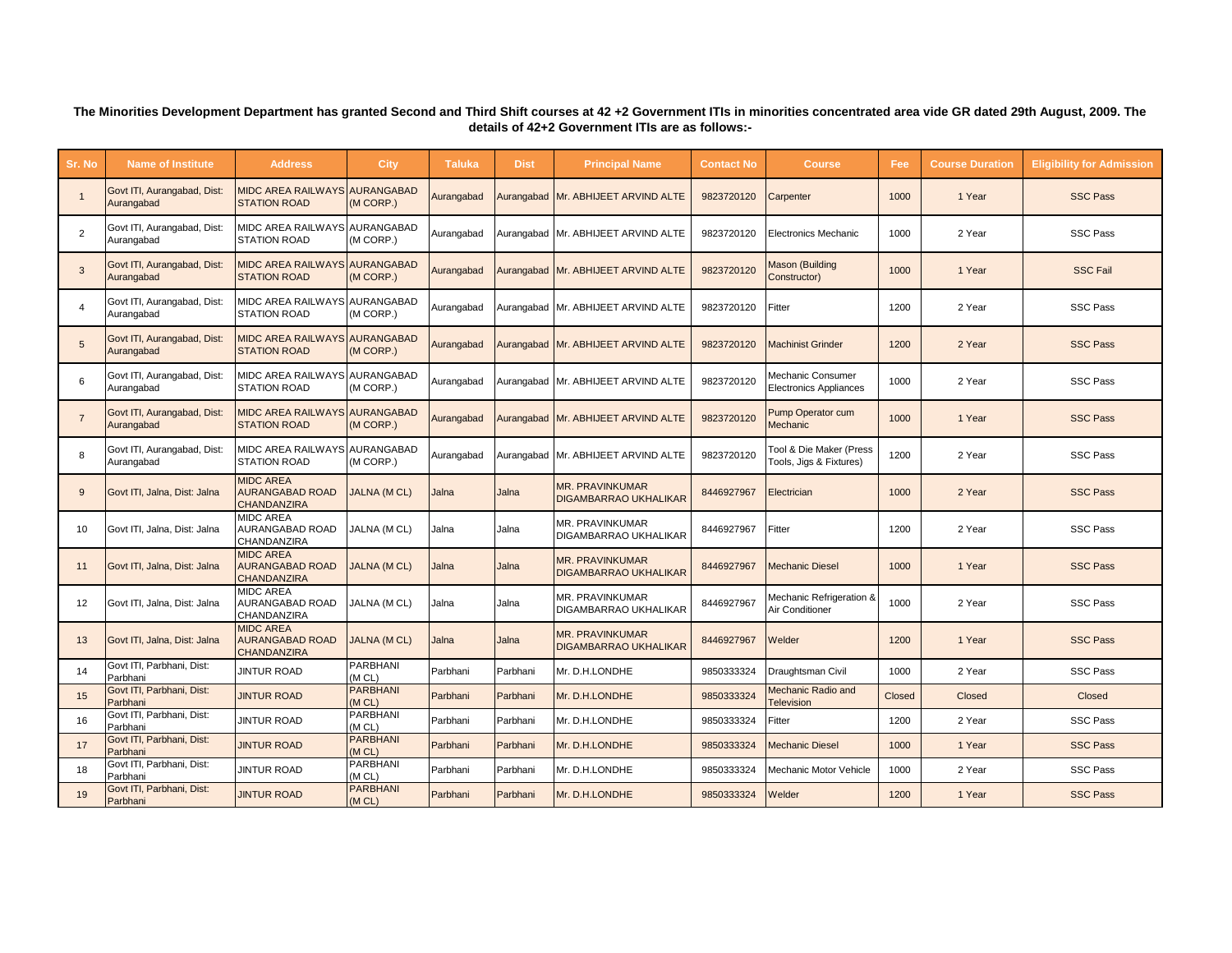| Sr. No | <b>Name of Institute</b>                        | <b>Address</b>                                                                                 | City                     | <b>Taluka</b>       | <b>Dist</b> | <b>Principal Name</b>                           | <b>Contact No</b> | <b>Course</b>                                             | Fee  | <b>Course Duration</b> | <b>Eligibility for Admission</b> |
|--------|-------------------------------------------------|------------------------------------------------------------------------------------------------|--------------------------|---------------------|-------------|-------------------------------------------------|-------------------|-----------------------------------------------------------|------|------------------------|----------------------------------|
| 20     | Govt ITI, Hingoli, Dist: Hingoli                | PLOT NO P-3. MIDC<br>AREA LIMBALA                                                              | <b>HINGOLI</b>           | Hingoli             | Hingoli     | Mr. SANTOSH<br><b>PRALHADRAO BHAGAT</b>         | 9767765298        | Architectural<br>draughtsman<br>(Architectural Assistant) | 1000 | 2 Year                 | <b>SSC Pass</b>                  |
| 21     | Govt ITI, Hingoli, Dist: Hingoli                | PLOT NO P-3. MIDC<br><b>AREA LIMBALA</b>                                                       | <b>HINGOLI</b>           | Hingoli             | Hingoli     | Mr. SANTOSH<br>PRALHADRAO BHAGAT                | 9767765298        | <b>Basic Cosmetology</b>                                  | 800  | 1 Year                 | <b>SSC Pass</b>                  |
| 22     | Govt ITI, Basmatnagar, Dist:<br>Hingoli         | <b>BASMATHNAGAR OPP</b><br>JAVAHAR NAVODAY<br>VIDHYALAYA<br>PARBHANI ROAD                      | <b>BASMATH</b><br>(M CL) | Basmatnager Hingoli |             | Mr. MUKUND<br><b>BHAGWANRAO KULKARNI</b>        | 8830327353        | Carpenter                                                 | 1000 | 1 Year                 | <b>SSC Pass</b>                  |
| 23     | Govt ITI, Basmatnagar, Dist:<br>Hingoli         | <b>BASMATHNAGAR OPP</b><br><b>JAVAHAR NAVODAY</b><br><b>VIDHYALAYA</b><br><b>PARBHANI ROAD</b> | <b>BASMATH</b><br>(M CL) | Basmatnager Hingoli |             | <b>Mr. MUKUND</b><br><b>BHAGWANRAO KULKARNI</b> | 8830327353        | <b>Dress Making</b>                                       | 800  | 1 Year                 | <b>SSC Pass</b>                  |
| 24     | Govt ITI, Beed, Dist: Beed                      | <b>NAGAR ROAD</b>                                                                              | BID (M CL)               | Beed                | Beed        | MR.ATUL ASHOK KESKAR                            | 9423347632        | Carpenter                                                 | 1000 | 1 Year                 | <b>SSC Pass</b>                  |
| 25     | Govt ITI, Beed, Dist: Beed                      | <b>NAGAR ROAD</b>                                                                              | BID (M CL)               | <b>Beed</b>         | <b>Beed</b> | <b>MR.ATUL ASHOK KESKAR</b>                     | 9423347632        | Mason (Building<br>Constructor)                           | 1000 | 1 Year                 | <b>SSC Fail</b>                  |
| 26     | Govt ITI, Beed, Dist: Beed                      | <b>NAGAR ROAD</b>                                                                              | BID (M CL)               | <b>Beed</b>         | Beed        | <b>MR.ATUL ASHOK KESKAR</b>                     | 9423347632        | Painter General                                           | 1000 | 2 Year                 | <b>SSC Pass</b>                  |
| 27     | Govt ITI, Beed, Dist: Beed                      | <b>NAGAR ROAD</b>                                                                              | BID (M CL)               | <b>Beed</b>         | <b>Beed</b> | <b>MR.ATUL ASHOK KESKAR</b>                     | 9423347632        | Plumber                                                   | 1000 | 1 Year                 | <b>SSC Pass</b>                  |
| 28     | Govt ITI, Beed, Dist: Beed                      | <b>NAGAR ROAD</b>                                                                              | BID (M CL)               | <b>Beed</b>         | <b>Beed</b> | MR.ATUL ASHOK KESKAR                            | 9423347632        | Pump Operator cum<br>Mechanic                             | 1000 | 1 Year                 | <b>SSC Pass</b>                  |
| 29     | Govt ITI, Parali Vaijnath, Dist:<br>Beed        | <b>PARLI VAIJNATH</b>                                                                          | PARLI (M CL)             | Parali<br>Vaijnath  | <b>Beed</b> | Mr.A.S.TRICHURKAR                               | 9284985031        | Electrician                                               | 1000 | 2 Year                 | <b>SSC Pass</b>                  |
| 30     | Govt ITI, Parali Vaijnath, Dist:<br>Beed        | PARLI VAIJNATH                                                                                 | PARLI (M CL)             | Parali<br>Vaijnath  | <b>Beed</b> | Mr.A.S.TRICHURKAR                               | 9284985031        | Fitter                                                    | 1200 | 2 Year                 | <b>SSC Pass</b>                  |
| 31     | Govt ITI, Parali Vaijnath, Dist:<br><b>Beed</b> | <b>PARLI VAIJNATH</b>                                                                          | PARLI (M CL)             | Parali<br>Vaijnath  | <b>Beed</b> | Mr.A.S.TRICHURKAR                               | 9284985031        | <b>Sheet Metal Worker</b>                                 | 1200 | 1 Year                 | <b>SSC Fail</b>                  |
| 32     | Govt ITI, Parali Vaijnath, Dist:<br>Beed        | PARLI VAIJNATH                                                                                 | PARLI (M CL)             | Parali<br>Vaijnath  | <b>Beed</b> | Mr.A.S.TRICHURKAR                               | 9284985031        | Welder                                                    | 1200 | 1 Year                 | <b>SSC Pass</b>                  |
| 33     | Govt ITI, Parali Vaijnath, Dist<br>Beed         | <b>PARLI VAIJNATH</b>                                                                          | PARLI (M CL)             | Parali<br>Vaijnath  | <b>Beed</b> | Mr.A.S.TRICHURKAR                               | 9284985031        | Wireman                                                   | 1000 | 2 Year                 | <b>SSC Fail</b>                  |
| 34     | Govt ITI, Ambejogai, Dist:<br>Beed              | <b>NEAR NEW</b><br>S.P.OFFICE<br><b>MOREWADI</b><br>TQ.AMBAJOGAI<br>DIST.BEED                  | <b>MOREWADI</b>          | Ambejogai           | <b>Beed</b> | <b>MR.LOKHANDE SANTOSH</b><br><b>SUBHASHRAO</b> | 7588938775        | Electrician                                               | 1000 | 2 Year                 | <b>SSC Pass</b>                  |
| 35     | Govt ITI, Ambejogai, Dist:<br><b>Beed</b>       | <b>NEAR NEW</b><br>S.P.OFFICE<br><b>MOREWADI</b><br><b>TO.AMBAJOGAI</b><br><b>DIST.BEED</b>    | <b>MOREWADI</b>          | Ambejogai           | Beed        | <b>MR.LOKHANDE SANTOSH</b><br><b>SUBHASHRAO</b> | 7588938775        | <b>Electronics Mechanic</b>                               | 1000 | 2 Year                 | <b>SSC Pass</b>                  |
| 36     | Govt ITI, Ambejogai, Dist:<br>Beed              | <b>NEAR NEW</b><br>S.P.OFFICE<br><b>MOREWADI</b><br>TQ.AMBAJOGAI<br>DIST.BEED                  | <b>MOREWADI</b>          | Ambejogai           | <b>Beed</b> | <b>MR.LOKHANDE SANTOSH</b><br><b>SUBHASHRAO</b> | 7588938775        | Sewing Technology                                         | 800  | 1 Year                 | <b>SSC Pass</b>                  |
| 37     | Govt ITI, Ambejogai, Dist:<br><b>Beed</b>       | <b>NEAR NEW</b><br>S.P.OFFICE<br><b>MOREWADI</b><br><b>TQ.AMBAJOGAI</b><br><b>DIST.BEED</b>    | <b>MOREWADI</b>          | Ambejogai           | Beed        | <b>MR.LOKHANDE SANTOSH</b><br><b>SUBHASHRAO</b> | 7588938775        | Mechanic Diesel                                           | 1000 | 1 Year                 | <b>SSC Pass</b>                  |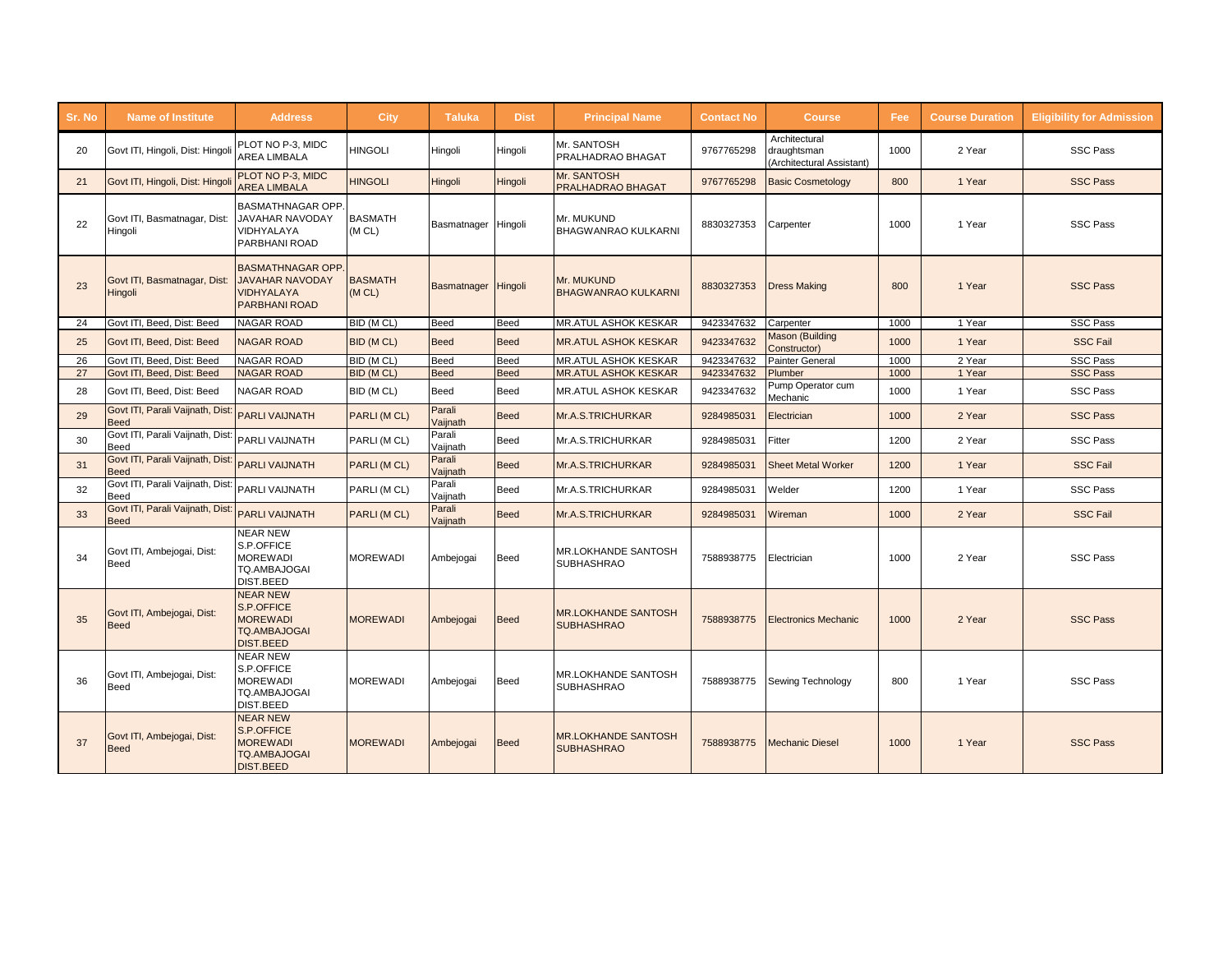| Sr. No | <b>Name of Institute</b>                  | <b>Address</b>                                                                              | <b>City</b>                                  | <b>Taluka</b> | <b>Dist</b> | <b>Principal Name</b>                           | <b>Contact No</b> | <b>Course</b>                                                             | Fee  | <b>Course Duration</b> | <b>Eligibility for Admission</b> |
|--------|-------------------------------------------|---------------------------------------------------------------------------------------------|----------------------------------------------|---------------|-------------|-------------------------------------------------|-------------------|---------------------------------------------------------------------------|------|------------------------|----------------------------------|
| 38     | Govt ITI, Ambejogai, Dist:<br>Beed        | <b>NEAR NEW</b><br>S.P.OFFICE<br><b>MOREWADI</b><br>TQ.AMBAJOGAI<br>DIST.BEED               | <b>MOREWADI</b>                              | Ambejogai     | Beed        | MR.LOKHANDE SANTOSH<br><b>SUBHASHRAO</b>        | 7588938775        | Mechanic Refrigeration &<br>Air Conditioner                               | 1000 | 2 Year                 | <b>SSC Pass</b>                  |
| 39     | Govt ITI, Ambejogai, Dist:<br><b>Beed</b> | <b>NEAR NEW</b><br>S.P.OFFICE<br><b>MOREWADI</b><br><b>TQ.AMBAJOGAI</b><br><b>DIST.BEED</b> | <b>MOREWADI</b>                              | Ambejogai     | <b>Beed</b> | <b>MR.LOKHANDE SANTOSH</b><br><b>SUBHASHRAO</b> | 7588938775        | Sheet Metal Worker                                                        | 1200 | 1 Year                 | <b>SSC Fail</b>                  |
| 40     | Govt ITI. Nanded. Dist:<br>Nanded         | <b>ITI ROAD</b>                                                                             | NANDED<br>WAGHALA<br>(M CORP.)               | Nanded        | Nanded      | Mr. MILING B. KULKARNI                          | 9404067191        | Architectural<br>draughtsman<br>(Architectural Assistant)                 | 1000 | 2 Year                 | <b>SSC Pass</b>                  |
| 41     | Govt ITI, Nanded, Dist:<br>Nanded         | <b>ITI ROAD</b>                                                                             | <b>NANDED</b><br><b>WAGHALA (M</b><br>CORP.) | Nanded        | Nanded      | Mr. MILING B. KULKARNI                          | 9404067191        | Draughtsman Civil                                                         | 1000 | 2 Year                 | <b>SSC Pass</b>                  |
| 42     | Govt ITI, Nanded, Dist:<br>Nanded         | <b>ITI ROAD</b>                                                                             | <b>NANDED</b><br><b>WAGHALA (M</b><br>CORP.) | Nanded        | Nanded      | Mr. MILING B. KULKARNI                          | 9404067191        | Mason (Building<br>Constructor)                                           | 1000 | 1 Year                 | <b>SSC Fail</b>                  |
| 43     | Govt ITI, Nanded, Dist:<br>Nanded         | <b>ITI ROAD</b>                                                                             | <b>NANDED</b><br><b>WAGHALA (M</b><br>CORP.) | Nanded        | Nanded      | Mr. MILING B. KULKARNI                          | 9404067191        | Fitter                                                                    | 1200 | 2 Year                 | <b>SSC Pass</b>                  |
| 44     | Govt ITI, Nanded, Dist:<br>Nanded         | <b>ITI ROAD</b>                                                                             | <b>NANDED</b><br><b>WAGHALA (M</b><br>CORP.) | Nanded        | Nanded      | Mr. MILING B. KULKARNI                          | 9404067191        | Mechanic Tractor                                                          | 1000 | 1 Year                 | <b>SSC Pass</b>                  |
| 45     | Govt ITI, Nanded, Dist:<br>Nanded         | <b>ITI ROAD</b>                                                                             | <b>NANDED</b><br><b>WAGHALA (M</b><br>CORP.) | Nanded        | Nanded      | Mr. MILING B. KULKARNI                          | 9404067191        | <b>Tool &amp; Die Maker (Press</b><br>Tools, Jigs & Fixtures)             | 1200 | 2 Year                 | <b>SSC Pass</b>                  |
| 46     | Govt ITI, Latur, Dist: Latur              | SHIVAJI CHOWK AUSA<br><b>ROAD</b>                                                           | LATUR (M CL)                                 | Latur         | Latur       | MANISHA RAMCHANDAR<br><b>BORULKAR</b>           | 9404247681        | Draughtsman Civil                                                         | 1000 | 2 Year                 | <b>SSC Pass</b>                  |
| 47     | Govt ITI, Latur, Dist: Latur              | <b>SHIVAJI CHOWK AUSA</b><br><b>ROAD</b>                                                    | LATUR (M CL)                                 | _atur         | Latur       | <b>MANISHA RAMCHANDAR</b><br><b>BORULKAR</b>    | 9404247681        | Draughtsman Mechanica                                                     | 1000 | 2 Year                 | <b>SSC Pass</b>                  |
| 48     | Govt ITI, Latur, Dist: Latur              | SHIVAJI CHOWK AUSA<br><b>ROAD</b>                                                           | LATUR (M CL)                                 | Latur         | Latur       | MANISHA RAMCHANDAR<br><b>BORULKAR</b>           | 9404247681        | Electrician                                                               | 1000 | 2 Year                 | <b>SSC Pass</b>                  |
| 49     | Govt ITI, Latur, Dist: Latur              | <b>SHIVAJI CHOWK AUSA</b><br><b>ROAD</b>                                                    | <b>LATUR (MCL)</b>                           | Latur         | Latur       | <b>MANISHA RAMCHANDAR</b><br><b>BORULKAR</b>    | 9404247681        | <b>Electronics Mechanic</b>                                               | 1000 | 2 Year                 | <b>SSC Pass</b>                  |
| 50     | Govt ITI, Latur, Dist: Latur              | SHIVAJI CHOWK AUSA<br><b>ROAD</b>                                                           | LATUR (M CL)                                 | Latur         | Latur       | <b>MANISHA RAMCHANDAR</b><br><b>BORULKAR</b>    | 9404247681        | <b>Basic Cosmetology</b>                                                  | 800  | 1 Year                 | <b>SSC Pass</b>                  |
| 51     | Govt ITI, Latur, Dist: Latur              | <b>SHIVAJI CHOWK AUSA</b><br><b>ROAD</b>                                                    | LATUR (MCL)                                  | _atur         | Latur       | <b>MANISHA RAMCHANDAR</b><br><b>BORULKAR</b>    | 9404247681        | Carpenter                                                                 | 1000 | 1 Year                 | <b>SSC Pass</b>                  |
| 52     | Govt ITI, Latur, Dist: Latur              | SHIVAJI CHOWK AUSA<br>ROAD                                                                  | LATUR (M CL)                                 | Latur         | Latur       | MANISHA RAMCHANDAR<br><b>BORULKAR</b>           | 9404247681        | Mason (Building<br>Constructor)                                           | 1000 | 1 Year                 | <b>SSC Fail</b>                  |
| 53     | Govt ITI, Latur, Dist: Latur              | SHIVAJI CHOWK AUSA<br><b>ROAD</b>                                                           | <b>LATUR (MCL)</b>                           | Latur         | Latur       | <b>MANISHA RAMCHANDAR</b><br><b>BORULKAR</b>    | 9404247681        | Information &<br>Communication<br><b>Technology System</b><br>Maintenance | 1000 | 2 Year                 | <b>SSC Pass</b>                  |
| 54     | Govt ITI, Latur, Dist: Latur              | SHIVAJI CHOWK AUSA<br><b>ROAD</b>                                                           | LATUR (M CL)                                 | Latur         | Latur       | MANISHA RAMCHANDAR<br><b>BORULKAR</b>           | 9404247681        | Mechanic Tractor                                                          | 1000 | 1 Year                 | <b>SSC Pass</b>                  |
| 55     | Govt ITI, Latur, Dist: Latur              | SHIVAJI CHOWK AUSA<br><b>ROAD</b>                                                           | LATUR (M CL)                                 | Latur         | Latur       | <b>MANISHA RAMCHANDAR</b><br><b>BORULKAR</b>    | 9404247681        | <b>Painter General</b>                                                    | 1000 | 2 Year                 | <b>SSC Pass</b>                  |
| 56     | Govt ITI, Latur, Dist: Latur              | SHIVAJI CHOWK AUSA<br>ROAD                                                                  | LATUR (M CL)                                 | _atur         | Latur       | MANISHA RAMCHANDAR<br><b>BORULKAR</b>           | 9404247681        | Plumber                                                                   | 1000 | 1 Year                 | <b>SSC Pass</b>                  |
| 57     | Govt ITI, Latur, Dist: Latur              | SHIVAJI CHOWK AUSA<br><b>ROAD</b>                                                           | LATUR (MCL)                                  | _atur         | Latur       | <b>MANISHA RAMCHANDAR</b><br><b>BORULKAR</b>    | 9404247681        | <b>Sewing Technology</b>                                                  | 800  | 1 Year                 | <b>SSC Pass</b>                  |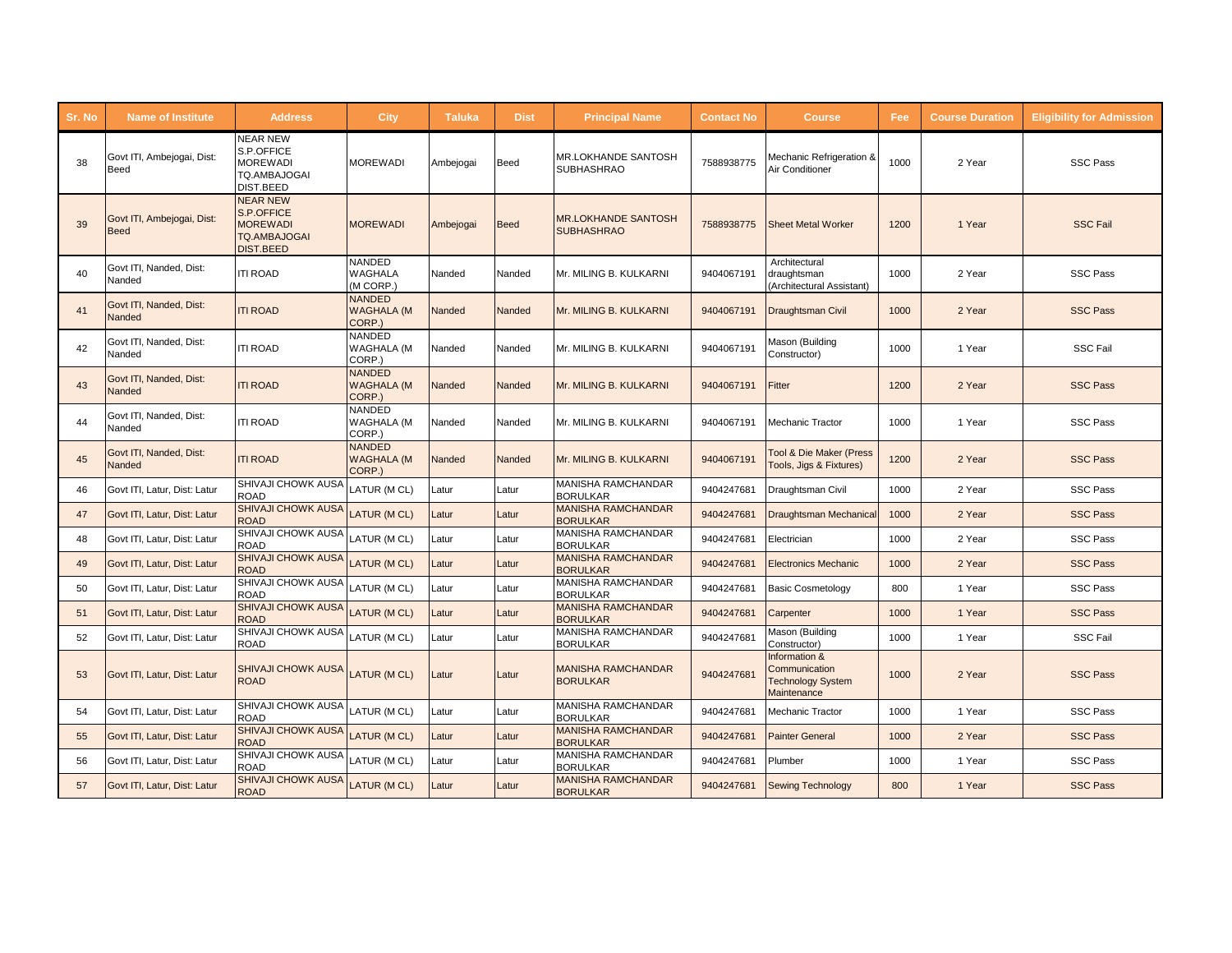| Sr. No | <b>Name of Institute</b>                    | <b>Address</b>                             | City                         | <b>Taluka</b>   | <b>Dist</b> | <b>Principal Name</b>                              | <b>Contact No</b> | <b>Course</b>                                                      | Fee    | <b>Course Duration</b> | <b>Eligibility for Admission</b> |
|--------|---------------------------------------------|--------------------------------------------|------------------------------|-----------------|-------------|----------------------------------------------------|-------------------|--------------------------------------------------------------------|--------|------------------------|----------------------------------|
| 58     | Govt ITI, Latur, Dist: Latur                | SHIVAJI CHOWK AUSA<br>ROAD                 | LATUR (M CL)                 | _atur           | _atur       | <b>MANISHA RAMCHANDAR</b><br><b>BORULKAR</b>       | 9404247681        | Surveyor                                                           | 1000   | 2 Year                 | <b>SSC Pass</b>                  |
| 59     | Govt ITI, Latur, Dist: Latur                | <b>SHIVAJI CHOWK AUSA</b><br><b>ROAD</b>   | LATUR (MCL)                  | _atur           | Latur       | <b>MANISHA RAMCHANDAR</b><br><b>BORULKAR</b>       | 9404247681        | Wireman                                                            | 1000   | 2 Year                 | <b>SSC Fail</b>                  |
| 60     | Govt ITI, Udgir, Dist: Latur                | <b>DEGLOOR ROAD</b>                        | <b>UDGIR</b>                 | Udgir           | Latur       | MR.MAHAMMAD ABDUL<br><b>KHALIQUE SHAIKH</b>        | 9420263529        | Computer Operator and<br><b>Programming Assistant</b>              | 800    | 1 Year                 | <b>SSC Pass</b>                  |
| 61     | Govt ITI, Udgir, Dist: Latur                | <b>DEGLOOR ROAD</b>                        | <b>UDGIR</b>                 | <b>Udgir</b>    | Latur       | <b>MR.MAHAMMAD ABDUL</b><br><b>KHALIQUE SHAIKH</b> | 9420263529        | <b>Dress Making</b>                                                | 800    | 1 Year                 | <b>SSC Pass</b>                  |
| 62     | Govt ITI, Udgir, Dist: Latur                | <b>DEGLOOR ROAD</b>                        | <b>UDGIR</b>                 | Udgir           | Latur       | MR.MAHAMMAD ABDUL<br><b>KHALIQUE SHAIKH</b>        | 9420263529        | Electrician                                                        | 1000   | 2 Year                 | <b>SSC Pass</b>                  |
| 63     | Govt ITI, Udgir, Dist: Latur                | <b>DEGLOOR ROAD</b>                        | <b>UDGIR</b>                 | <b>Udgir</b>    | Latur       | <b>MR.MAHAMMAD ABDUL</b><br><b>KHALIQUE SHAIKH</b> | 9420263529        | Fitter                                                             | 1200   | 2 Year                 | <b>SSC Pass</b>                  |
| 64     | Govt ITI, Udgir, Dist: Latur                | <b>DEGLOOR ROAD</b>                        | <b>UDGIR</b>                 | Udgir           | Latur       | MR.MAHAMMAD ABDUL<br><b>KHALIQUE SHAIKH</b>        | 9420263529        | Information &<br>Communication<br>Technology System<br>Maintenance | 1000   | 2 Year                 | <b>SSC Pass</b>                  |
| 65     | Govt ITI, Udgir, Dist: Latur                | <b>DEGLOOR ROAD</b>                        | <b>UDGIR</b>                 | <b>Udgir</b>    | Latur       | <b>MR.MAHAMMAD ABDUL</b><br><b>KHALIQUE SHAIKH</b> | 9420263529        | <b>Machinist</b>                                                   | 1200   | 2 Year                 | <b>SSC Pass</b>                  |
| 66     | Govt ITI, Osmanabad, Dist:<br>Osmanabad     | <b>TULJAPUR ROAD</b>                       | <b>OSMANABAD</b>             | Osmanabad       | Osmanabad   | MR. RAVISHANKAR<br><b>BABURAO SAWALE</b>           | 9545161900        | <b>Electronics Mechanic</b>                                        | 1000   | 2 Year                 | <b>SSC Pass</b>                  |
| 67     | Govt ITI, Osmanabad, Dist:<br>Osmanabad     | <b>TULJAPUR ROAD</b>                       | <b>OSMANABAD</b>             | Osmanabad       | Osmanabad   | <b>MR. RAVISHANKAR</b><br><b>BABURAO SAWALE</b>    | 9545161900        | <b>Basic Cosmetology</b>                                           | 800    | 1 Year                 | <b>SSC Pass</b>                  |
| 68     | Govt ITI, Osmanabad, Dist:<br>Osmanabad     | <b>TULJAPUR ROAD</b>                       | <b>OSMANABAD</b>             | Osmanabad       | Osmanabad   | MR. RAVISHANKAR<br><b>BABURAO SAWALE</b>           | 9545161900        | <b>Dress Making</b>                                                | 800    | 1 Year                 | <b>SSC Pass</b>                  |
| 69     | Govt ITI, Osmanabad, Dist:<br>Osmanabad     | <b>TULJAPUR ROAD</b>                       | <b>OSMANABAD</b>             | Osmanabad       | Osmanabad   | MR. RAVISHANKAR<br><b>BABURAO SAWALE</b>           | 9545161900        | <b>Fruit and Vegetable</b><br>Processing                           | Closed | Closed                 | Closed                           |
| 70     | Govt ITI, Osmanabad, Dist:<br>Osmanabad     | <b>TULJAPUR ROAD</b>                       | OSMANABAD                    | Osmanabad       | Osmanabad   | MR. RAVISHANKAR<br><b>BABURAO SAWALE</b>           | 9545161900        | Mason (Building<br>Constructor)                                    | 1000   | 1 Year                 | <b>SSC Fail</b>                  |
| 71     | Govt ITI, Bhiwandi, Dist:<br>Thane          | <b>BHADVAD, NEAR</b><br><b>POLICE LINE</b> | <b>BHIWANDI (M</b><br>CORP.) | <b>Bhiwandi</b> | Thane       | Mr. NAGNATH NAMDEO<br><b>LAVATE</b>                | 9869164833        | <b>Computer Operator and</b><br><b>Programming Assistant</b>       | 800    | 1 Year                 | <b>SSC Pass</b>                  |
| 72     | Govt ITI, Bhiwandi, Dist:<br>Thane          | BHADVAD, NEAR<br>POLICE LINE               | <b>BHIWANDI (M</b><br>CORP.) | <b>Bhiwandi</b> | Thane       | Mr. NAGNATH NAMDEO<br>LAVATE                       | 9869164833        | <b>Dress Making</b>                                                | 800    | 1 Year                 | <b>SSC Pass</b>                  |
| 73     | Govt ITI, Bhiwandi, Dist:<br>Thane          | <b>BHADVAD, NEAR</b><br>POLICE LINE        | <b>BHIWANDI (M</b><br>CORP.) | <b>Bhiwandi</b> | Thane       | Mr. NAGNATH NAMDEO<br>LAVATE                       | 9869164833        | Fitter                                                             | 1200   | 2 Year                 | <b>SSC Pass</b>                  |
| 74     | Govt ITI, Bhiwandi, Dist:<br>Thane          | BHADVAD, NEAR<br>POLICE LINE               | <b>BHIWANDI (M</b><br>CORP.) | <b>Bhiwandi</b> | Thane       | Mr. NAGNATH NAMDEO<br>LAVATE                       | 9869164833        | Mechanic Motor Vehicle                                             | 1000   | 2 Year                 | <b>SSC Pass</b>                  |
| 75     | Govt ITI, Bhiwandi, Dist:<br>Thane          | <b>BHADVAD, NEAR</b><br>POLICE LINE        | <b>BHIWANDI (M</b><br>CORP.) | <b>Bhiwandi</b> | Thane       | Mr. NAGNATH NAMDEO<br>LAVATE                       | 9869164833        | <b>Mechanic Refrigeration &amp;</b><br>Air Conditioner             | 1000   | 2 Year                 | <b>SSC Pass</b>                  |
| 76     | Govt ITI, Bhiwandi, Dist:<br>Thane          | BHADVAD, NEAR<br>POLICE LINE               | <b>BHIWANDI (M</b><br>CORP.) | Bhiwandi        | Thane       | Mr. NAGNATH NAMDEO<br>LAVATE                       | 9869164833        | Welder                                                             | 1200   | 1 Year                 | <b>SSC Pass</b>                  |
| 77     | Govt ITI (Adivasi), Karjat,<br>Dist: Raigad | <b>BAMNOLI, POST-</b><br><b>KIRVALI</b>    | <b>KARJAT (M CL)</b>         | Karjat          | Raigad      | Mr. SUNIL LAXMANRAO<br><b>KULKARNI</b>             | 7798734156        | Electrician                                                        | 1000   | 2 Year                 | <b>SSC Pass</b>                  |
| 78     | Govt ITI (Adivasi), Karjat,<br>Dist: Raigad | BAMNOLI, POST-<br><b>KIRVALI</b>           | KARJAT (M CL)                | Karjat          | Raigad      | Mr. SUNIL LAXMANRAO<br><b>KULKARNI</b>             | 7798734156        | <b>Fashion Technology</b>                                          | 800    | 1 Year                 | <b>SSC Pass</b>                  |
| 79     | Govt ITI (Adivasi), Karjat,<br>Dist: Raigad | <b>BAMNOLI, POST-</b><br><b>KIRVALI</b>    | <b>KARJAT (M CL)</b>         | Karjat          | Raigad      | Mr. SUNIL LAXMANRAO<br><b>KULKARNI</b>             | 7798734156        | <b>Sewing Technology</b>                                           | 800    | 1 Year                 | <b>SSC Pass</b>                  |
| 80     | Govt ITI (Adivasi), Karjat,<br>Dist: Raigad | <b>BAMNOLI, POST-</b><br><b>KIRVALI</b>    | KARJAT (M CL)                | Karjat          | Raigad      | Mr. SUNIL LAXMANRAO<br><b>KULKARNI</b>             | 7798734156        | <b>Dress Making</b>                                                | 800    | 1 Year                 | <b>SSC Pass</b>                  |
| 81     | Govt ITI (Adivasi), Karjat,<br>Dist: Raigad | <b>BAMNOLI, POST-</b><br><b>KIRVALI</b>    | <b>KARJAT (M CL)</b>         | <b>Karjat</b>   | Raigad      | Mr. SUNIL LAXMANRAO<br><b>KULKARNI</b>             | 7798734156        | Fitter                                                             | 1200   | 2 Year                 | <b>SSC Pass</b>                  |
| 82     | Govt ITI (Adivasi), Karjat,<br>Dist: Raigad | <b>BAMNOLI, POST-</b><br><b>KIRVALI</b>    | KARJAT (M CL)                | Karjat          | Raigad      | Mr. SUNIL LAXMANRAO<br>KULKARNI                    | 7798734156        | Information &<br>Communication<br>Technology System<br>Maintenance | 1000   | 2 Year                 | <b>SSC Pass</b>                  |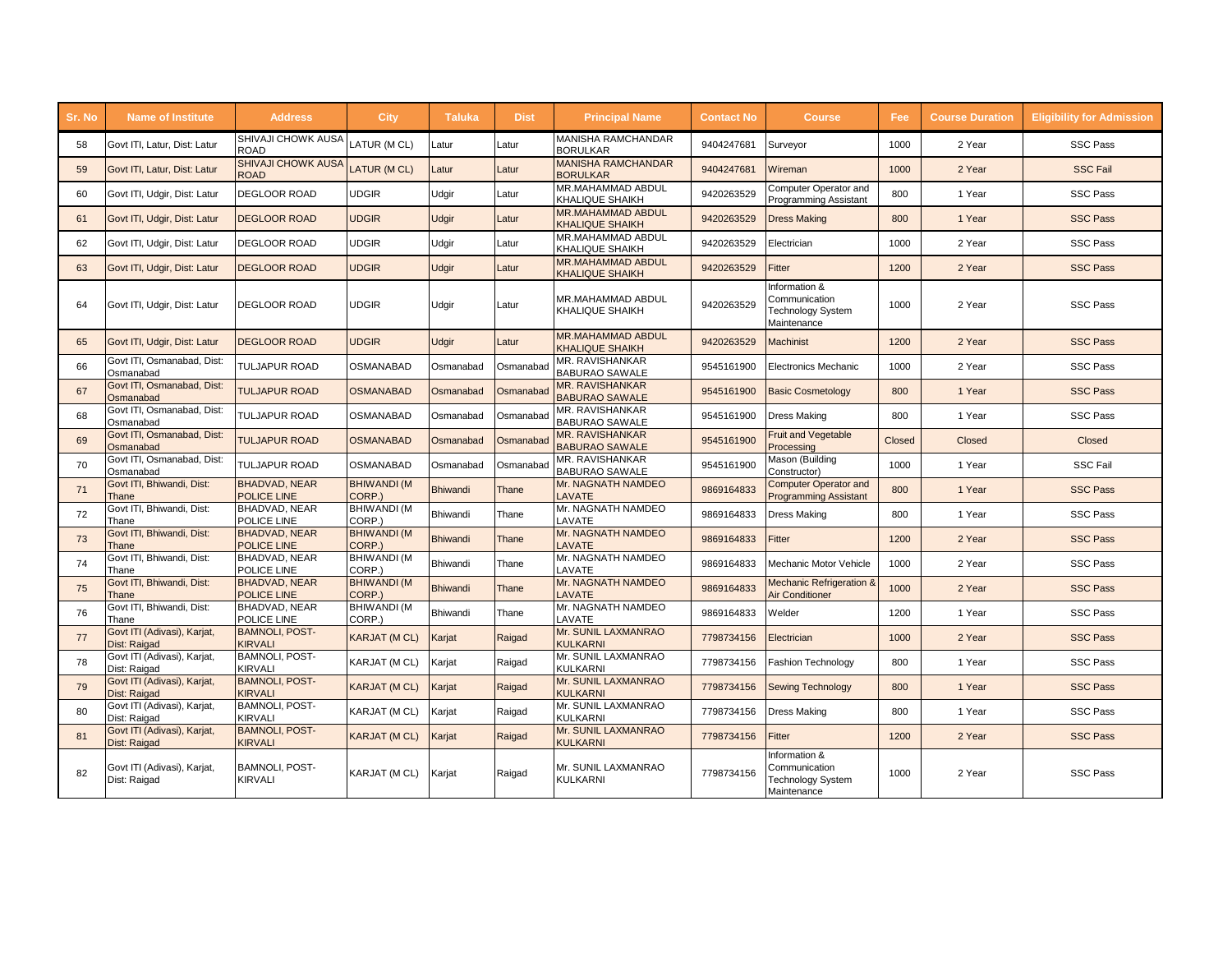| Sr. No | <b>Name of Institute</b>                    | <b>Address</b>                                     | <b>City</b>                | <b>Taluka</b> | <b>Dist</b> | <b>Principal Name</b>                    | <b>Contact No</b> | <b>Course</b>                                                             | Fee    | <b>Course Duration</b> | <b>Eligibility for Admission</b> |
|--------|---------------------------------------------|----------------------------------------------------|----------------------------|---------------|-------------|------------------------------------------|-------------------|---------------------------------------------------------------------------|--------|------------------------|----------------------------------|
| 83     | Govt ITI (Adivasi), Karjat,<br>Dist: Raigad | <b>BAMNOLI, POST-</b><br><b>KIRVALI</b>            | <b>KARJAT (M CL)</b>       | Karjat        | Raigad      | Mr. SUNIL LAXMANRAO<br><b>KULKARNI</b>   | 7798734156        | Plumber                                                                   | 1000   | 1 Year                 | <b>SSC Pass</b>                  |
| 84     | Govt ITI (Adivasi), Karjat,<br>Dist: Raigad | <b>BAMNOLI, POST-</b><br>KIRVALI                   | KARJAT (M CL)              | Karjat        | Raigad      | Mr. SUNIL LAXMANRAO<br><b>KULKARNI</b>   | 7798734156        | Welder                                                                    | 1200   | 1 Year                 | <b>SSC Pass</b>                  |
| 85     | Govt ITI, Ratnagiri, Dist:<br>Ratnagiri     | <b>NACHANE ROAD</b>                                | <b>RATNAGIRI (M</b><br>CL  | Ratnagiri     | Ratnagiri   | <b>MR. UDAY SITARAM</b><br><b>CHAVAN</b> | 7020677583        | Electrician                                                               | 1000   | 2 Year                 | <b>SSC Pass</b>                  |
| 86     | Govt ITI, Ratnagiri, Dist:<br>Ratnagiri     | NACHANE ROAD                                       | RATNAGIRI (M<br>CL)        | Ratnagiri     | Ratnagiri   | MR. UDAY SITARAM<br>CHAVAN               | 7020677583        | <b>Electronics Mechanic</b>                                               | 1000   | 2 Year                 | <b>SSC Pass</b>                  |
| 87     | Govt ITI, Ratnagiri, Dist:<br>Ratnagiri     | <b>NACHANE ROAD</b>                                | <b>RATNAGIRI (M</b><br>CL  | Ratnagiri     | Ratnagiri   | <b>MR. UDAY SITARAM</b><br><b>CHAVAN</b> | 7020677583        | <b>Sewing Technology</b>                                                  | 800    | 1 Year                 | <b>SSC Pass</b>                  |
| 88     | Govt ITI, Ratnagiri, Dist:<br>Ratnagiri     | <b>NACHANE ROAD</b>                                | RATNAGIRI (M<br>CL)        | Ratnagiri     | Ratnagiri   | MR. UDAY SITARAM<br><b>CHAVAN</b>        | 7020677583        | Fitter                                                                    | 1200   | 2 Year                 | <b>SSC Pass</b>                  |
| 89     | Govt ITI, Ratnagiri, Dist:<br>Ratnagiri     | <b>NACHANE ROAD</b>                                | <b>RATNAGIRI (M</b><br>CL  | Ratnagiri     | Ratnagiri   | <b>MR. UDAY SITARAM</b><br><b>CHAVAN</b> | 7020677583        | <b>Institutional House</b><br>Keeping                                     | Closed | Closed                 | Closed                           |
| 90     | Govt ITI, Ratnagiri, Dist:<br>Ratnagiri     | NACHANE ROAD                                       | RATNAGIRI (M<br>CL)        | Ratnagiri     | Ratnagiri   | MR. UDAY SITARAM<br>CHAVAN               | 7020677583        | Mason (Building<br>Constructor)                                           | 1000   | 1 Year                 | <b>SSC Fail</b>                  |
| 91     | Govt ITI, Ratnagiri, Dist:<br>Ratnagiri     | <b>NACHANE ROAD</b>                                | <b>RATNAGIRI (M</b><br>CL  | Ratnagiri     | Ratnagiri   | <b>MR. UDAY SITARAM</b><br><b>CHAVAN</b> | 7020677583        | <b>SCVT - Steward</b>                                                     | 800    | 1 Year                 | <b>SSC Pass</b>                  |
| 92     | Govt ITI, Ratnagiri, Dist:<br>Ratnagiri     | NACHANE ROAD                                       | RATNAGIRI (M<br>CL)        | Ratnagiri     | Ratnagiri   | MR. UDAY SITARAM<br>CHAVAN               | 7020677583        | <b>Tourist Guide</b>                                                      | Closed | Closed                 | Closed                           |
| 93     | Govt ITI, Ratnagiri, Dist:<br>Ratnagiri     | <b>NACHANE ROAD</b>                                | <b>RATNAGIRI (M</b><br>CL) | Ratnagiri     | Ratnagiri   | <b>MR. UDAY SITARAM</b><br><b>CHAVAN</b> | 7020677583        | <b>Mechanic Machine Tools</b><br>Maintenance                              | 1200   | 2 Year                 | <b>SSC Pass</b>                  |
| 94     | Govt ITI, Ratnagiri, Dist:<br>Ratnagiri     | <b>NACHANE ROAD</b>                                | RATNAGIRI (M<br>CL)        | Ratnagiri     | Ratnagiri   | MR. UDAY SITARAM<br>CHAVAN               | 7020677583        | Pump Operator cum<br>Mechanic                                             | 1000   | 1 Year                 | <b>SSC Pass</b>                  |
| 95     | Govt ITI, Nagpur, Dist:<br><b>Nagpur</b>    | <b>SHRADDHANAND</b><br><b>PETH</b>                 | <b>NAGPUR</b>              | Nagpur        | Nagpur      | Mr. Hemant Vitthalrao Aware              | 9422111675        | <b>Draughtsman Civil</b>                                                  | 1000   | 2 Year                 | <b>SSC Pass</b>                  |
| 96     | Govt ITI, Nagpur, Dist:<br>Nagpur           | SHRADDHANAND<br>PETH                               | <b>NAGPUR</b>              | Nagpur        | Nagpur      | Mr. Hemant Vitthalrao Aware              | 9422111675        | Draughtsman Mechanical                                                    | 1000   | 2 Year                 | <b>SSC Pass</b>                  |
| 97     | Govt ITI, Nagpur, Dist:<br><b>Nagpur</b>    | SHRADDHANAND<br><b>PETH</b>                        | <b>NAGPUR</b>              | <b>Nagpur</b> | Nagpur      | Mr. Hemant Vitthalrao Aware              | 9422111675        | <b>Electronics Mechanic</b>                                               | 1000   | 2 Year                 | <b>SSC Pass</b>                  |
| 98     | Govt ITI, Nagpur, Dist:<br>Nagpur           | SHRADDHANAND<br>PETH                               | <b>NAGPUR</b>              | Nagpur        | Nagpur      | Mr. Hemant Vitthalrao Aware              | 9422111675        | Fitter                                                                    | 1200   | 2 Year                 | <b>SSC Pass</b>                  |
| 99     | Govt ITI, Nagpur, Dist:<br>Nagpur           | SHRADDHANAND<br><b>PETH</b>                        | <b>NAGPUR</b>              | Nagpur        | Nagpur      | Mr. Hemant Vitthalrao Aware              | 9422111675        | Information &<br>Communication<br><b>Technology System</b><br>Maintenance | 1000   | 2 Year                 | <b>SSC Pass</b>                  |
| 100    | Govt ITI, Nagpur, Dist:<br>Nagpur           | SHRADDHANAND<br>PETH                               | <b>NAGPUR</b>              | Nagpur        | Nagpur      | Mr. Hemant Vitthalrao Aware              | 9422111675        | Mason (Building<br>Constructor)                                           | 1000   | 1 Year                 | <b>SSC Fail</b>                  |
| 101    | Govt ITI, Nagpur, Dist:<br>Nagpur           | <b>SHRADDHANAND</b><br><b>PETH</b>                 | <b>NAGPUR</b>              | Nagpur        | Nagpur      | Mr. Hemant Vitthalrao Aware              | 9422111675        | Surveyor                                                                  | 1000   | 2 Year                 | <b>SSC Pass</b>                  |
| 102    | Govt ITI, Nagpur, Dist:<br>Nagpur           | SHRADDHANAND<br>PETH                               | <b>NAGPUR</b>              | Nagpur        | Nagpur      | Mr. Hemant Vitthalrao Aware              | 9422111675        | Tool & Die Maker (Press<br>Tools, Jigs & Fixtures)                        | 1200   | 2 Year                 | <b>SSC Pass</b>                  |
| 103    | Govt ITI, Nagpur, Dist:<br><b>Nagpur</b>    | <b>SHRADDHANAND</b><br><b>PETH</b>                 | <b>NAGPUR</b>              | Nagpur        | Nagpur      | Mr. Hemant Vitthalrao Aware              | 9422111675        | Welder                                                                    | 1200   | 1 Year                 | <b>SSC Pass</b>                  |
| 104    | Govt ITI, Kamthi, Dist:<br>Nagpur           | <b>BHARUKA COMPLEX</b><br>LALA OLI SARAFA LINE CL) | KAMPTEE (M                 | Kamthi        | Nagpur      | Mr. Mohan P Choudhari                    | 9421804360        | <b>Basic Cosmetology</b>                                                  | 800    | 1 Year                 | <b>SSC Pass</b>                  |
| 105    | Govt ITI, Kamthi, Dist:<br>Nagpur           | <b>BHARUKA COMPLEX</b><br>LALA OLI SARAFA LINE CL) | <b>KAMPTEE (M</b>          | Kamthi        | Nagpur      | Mr. Mohan P Choudhari                    | 9421804360        | <b>Dress Making</b>                                                       | 800    | 1 Year                 | <b>SSC Pass</b>                  |
| 106    | Govt ITI, Kamthi, Dist:<br>Nagpur           | <b>BHARUKA COMPLEX</b><br>LALA OLI SARAFA LINE CL) | <b>KAMPTEE (M</b>          | Kamthi        | Nagpur      | Mr. Mohan P Choudhari                    | 9421804360        | Fitter                                                                    | 1200   | 2 Year                 | <b>SSC Pass</b>                  |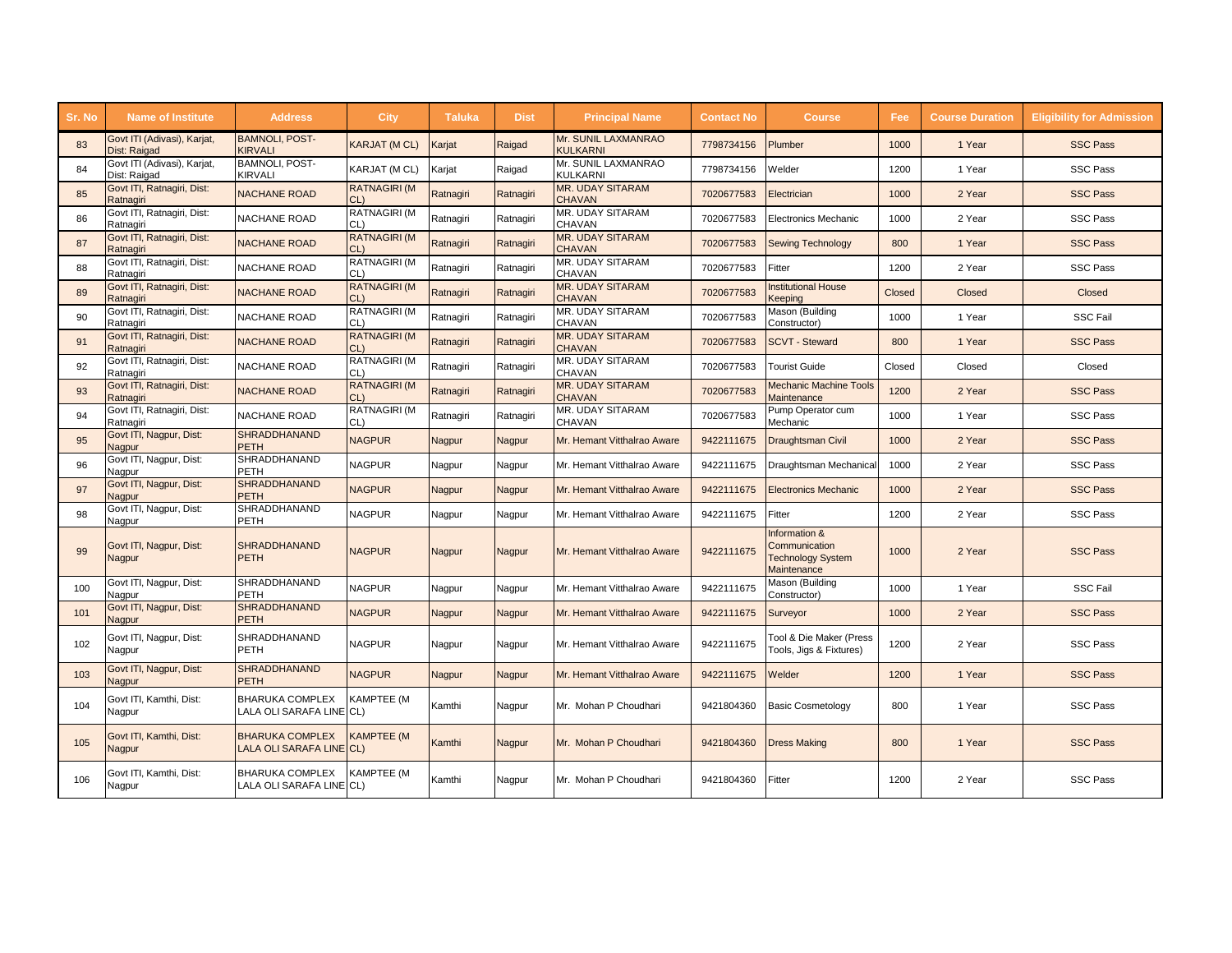| Sr. No | <b>Name of Institute</b>                   | <b>Address</b>                                      | City                                | Taluka       | <b>Dist</b>   | <b>Principal Name</b>                     | <b>Contact No</b> | <b>Course</b>                                                      | Fee    | <b>Course Duration</b> | <b>Eligibility for Admission</b> |
|--------|--------------------------------------------|-----------------------------------------------------|-------------------------------------|--------------|---------------|-------------------------------------------|-------------------|--------------------------------------------------------------------|--------|------------------------|----------------------------------|
| 107    | Govt ITI, Kamthi, Dist:<br>Nagpur          | <b>BHARUKA COMPLEX</b><br>LALA OLI SARAFA LINE CL)  | <b>KAMPTEE (M</b>                   | Kamthi       | Nagpur        | Mr. Mohan P Choudhari                     | 9421804360        | Pump Operator cum<br>Mechanic                                      | 1000   | 1 Year                 | <b>SSC Pass</b>                  |
| 108    | Govt ITI, Kamthi, Dist:<br>Nagpur          | <b>BHARUKA COMPLEX</b><br>LALA OLI SARAFA LINE CL)  | <b>KAMPTEE (M</b>                   | Kamthi       | Nagpur        | Mr. Mohan P Choudhari                     | 9421804360        | Welder                                                             | 1200   | 1 Year                 | <b>SSC Pass</b>                  |
| 109    | Govt ITI, Chandrapur, Dist:<br>Chandrapur  | <b>OLD WARORA NAKA</b><br><b>CIVIL LINE</b>         | <b>CHANDRAPUR</b><br>(M CL)         | Chandrapur   | Chandrapur    | <b>MR. SUSHIL RAMDAS</b><br><b>BUJADE</b> | 9405504593        | Network Technician                                                 | Closed | Closed                 | Closed                           |
| 110    | Govt ITI, Chandrapur, Dist:<br>Chandrapur  | OLD WARORA NAKA<br><b>CIVIL LINE</b>                | CHANDRAPUR<br>(M CL)                | Chandrapur   | Chandrapur    | MR. SUSHIL RAMDAS<br><b>BUJADE</b>        | 9405504593        | Information &<br>Communication<br>Technology System<br>Maintenance | 1000   | 2 Year                 | <b>SSC Pass</b>                  |
| 111    | Govt ITI, Chandrapur, Dist:<br>Chandrapur  | <b>OLD WARORA NAKA</b><br><b>CIVIL LINE</b>         | <b>CHANDRAPUR</b><br>(M CL)         | Chandrapur   | Chandrapur    | <b>MR. SUSHIL RAMDAS</b><br><b>BUJADE</b> | 9405504593        | <b>Machinist</b>                                                   | 1200   | 2 Year                 | <b>SSC Pass</b>                  |
| 112    | Govt ITI, Chandrapur, Dist:<br>Chandrapur  | <b>OLD WARORA NAKA</b><br><b>CIVIL LINE</b>         | CHANDRAPUR<br>(M CL)                | Chandrapur   | Chandrapur    | MR. SUSHIL RAMDAS<br><b>BUJADE</b>        | 9405504593        | Mason (Building<br>Constructor)                                    | 1000   | 1 Year                 | <b>SSC Fail</b>                  |
| 113    | Govt ITI, Chandrapur, Dist:<br>Chandrapur  | <b>OLD WARORA NAKA</b><br><b>CIVIL LINE</b>         | <b>CHANDRAPUR</b><br>(MCL)          | Chandrapur   | Chandrapur    | <b>MR. SUSHIL RAMDAS</b><br><b>BUJADE</b> | 9405504593        | <b>Mechanic Auto Electrical</b><br>& Electronics                   | 1000   | 1 Year                 | <b>SSC Pass</b>                  |
| 114    | Govt ITI, Chandrapur, Dist:<br>Chandrapur  | OLD WARORA NAKA<br><b>CIVIL LINE</b>                | CHANDRAPUR<br>(M CL)                | Chandrapur   | Chandrapur    | MR. SUSHIL RAMDAS<br><b>BUJADE</b>        | 9405504593        | Mechanic Machine Tools<br>Maintenance                              | 1200   | 2 Year                 | <b>SSC Pass</b>                  |
| 115    | Govt ITI, Chandrapur, Dist:<br>Chandrapur  | <b>OLD WARORA NAKA</b><br><b>CIVIL LINE</b>         | <b>CHANDRAPUR</b><br>(M CL)         | Chandrapur   | Chandrapur    | <b>MR. SUSHIL RAMDAS</b><br><b>BUJADE</b> | 9405504593        | <b>Painter General</b>                                             | 1000   | 2 Year                 | <b>SSC Pass</b>                  |
| 116    | Govt ITI, Nandgaon, Dist:<br>Nashik        | <b>NEAR TAHSIL OFFICE</b><br>AURANGABAD ROAD        | <b>VANDGAON</b>                     | Nandgaon     | Nashik        | Mr. RAHUL RAJENDRA<br><b>DESHMUKH</b>     | 9527011775        | Dress Making                                                       | 800    | 1 Year                 | <b>SSC Pass</b>                  |
| 117    | Govt ITI, Nandgaon, Dist:<br><b>Nashik</b> | <b>NEAR TAHSIL OFFICE</b><br><b>AURANGABAD ROAD</b> | <b>VANDGAON</b>                     | Nandgaon     | <b>Nashik</b> | Mr. RAHUL RAJENDRA<br><b>DESHMUKH</b>     | 9527011775        | <b>Mechanic Motor Vehicle</b>                                      | 1000   | 2 Year                 | <b>SSC Pass</b>                  |
| 118    | Govt ITI, Nandgaon, Dist:<br>Nashik        | <b>NEAR TAHSIL OFFICE</b><br>AURANGABAD ROAD        | <b>VANDGAON</b>                     | Nandgaon     | Nashik        | Mr. RAHUL RAJENDRA<br><b>DESHMUKH</b>     | 9527011775        | Pump Operator cum<br>Mechanic                                      | 1000   | 1 Year                 | <b>SSC Pass</b>                  |
| 119    | Govt ITI, Nandgaon, Dist:<br><b>Nashik</b> | <b>NEAR TAHSIL OFFICE</b><br><b>AURANGABAD ROAD</b> | <b>NANDGAON</b>                     | Nandgaon     | <b>Nashik</b> | Mr. RAHUL RAJENDRA<br><b>DESHMUKH</b>     | 9527011775        | Welder                                                             | 1200   | 1 Year                 | <b>SSC Pass</b>                  |
| 120    | Govt ITI, Malegaon, Dist:<br>Nashik        | MOCHI CORNER,<br><b>CAMP ROAD</b>                   | MALEGAON (M<br>$CORP. + OG$         | Malegaon     | Nashik        | Mr. VILAS BHAURAO<br>SURYAWANSHI          | 8855089068        | <b>Basic Cosmetology</b>                                           | 800    | 1 Year                 | <b>SSC Pass</b>                  |
| 121    | Govt ITI, Malegaon, Dist:<br><b>Nashik</b> | MOCHI CORNER,<br><b>CAMP ROAD</b>                   | <b>MALEGAON (M</b><br>$CORP. + OG)$ | Malegaon     | <b>Nashik</b> | Mr. VILAS BHAURAO<br><b>SURYAWANSHI</b>   | 8855089068        | <b>Dress Making</b>                                                | 800    | 1 Year                 | <b>SSC Pass</b>                  |
| 122    | Govt ITI, Malegaon, Dist:<br>Nashik        | MOCHI CORNER.<br><b>CAMP ROAD</b>                   | MALEGAON (M<br>$CORP. + OG$         | Malegaon     | Nashik        | Mr. VILAS BHAURAO<br><b>SURYAWANSHI</b>   | 8855089068        | Mechanic Motor Vehicle                                             | 1000   | 2 Year                 | <b>SSC Pass</b>                  |
| 123    | Govt ITI, Malegaon, Dist:<br>Nashik        | <b>MOCHI CORNER,</b><br><b>CAMP ROAD</b>            | <b>MALEGAON (M</b><br>$CORP. + OG$  | Malegaon     | <b>Nashik</b> | Mr. VILAS BHAURAO<br><b>SURYAWANSHI</b>   | 8855089068        | Plumber                                                            | 1000   | 1 Year                 | <b>SSC Pass</b>                  |
| 124    | Govt ITI, Malegaon, Dist:<br>Nashik        | MOCHI CORNER.<br><b>CAMP ROAD</b>                   | MALEGAON (M<br>$CORP. + OG$         | Malegaon     | <b>Nashik</b> | Mr. VILAS BHAURAO<br><b>SURYAWANSHI</b>   | 8855089068        | Wireman                                                            | 1000   | 2 Year                 | <b>SSC Fail</b>                  |
| 125    | Govt ITI, Dhule, Dist: Dhule               | OLD AGRA ROAD,<br><b>DEOPUR</b>                     | DHULE (M<br>CORP.)                  | <b>Dhule</b> | <b>Dhule</b>  | Mr. MADHUKAR KASHINATH<br><b>PATIL</b>    | 8652528104        | <b>Computer Operator and</b><br><b>Programming Assistant</b>       | 800    | 1 Year                 | <b>SSC Pass</b>                  |
| 126    | Govt ITI, Dhule, Dist: Dhule               | OLD AGRA ROAD,<br><b>DEOPUR</b>                     | DHULE (M<br>CORP.)                  | <b>Dhule</b> | <b>Dhule</b>  | Mr. MADHUKAR KASHINATH<br><b>PATIL</b>    | 8652528104        | Draughtsman Civil                                                  | 1000   | 2 Year                 | <b>SSC Pass</b>                  |
| 127    | Govt ITI, Dhule, Dist: Dhule               | OLD AGRA ROAD,<br><b>DEOPUR</b>                     | <b>DHULE (M</b><br>CORP.)           | <b>Dhule</b> | <b>Dhule</b>  | Mr. MADHUKAR KASHINATH<br><b>PATIL</b>    | 8652528104        | Mechanic Repair &<br>Maintainance of Light<br>Vehicles             | Closed | Closed                 | <b>Closed</b>                    |
| 128    | Govt ITI, Dhule, Dist: Dhule               | OLD AGRA ROAD,<br><b>DEOPUR</b>                     | DHULE (M<br>CORP.)                  | <b>Dhule</b> | Dhule         | Mr. MADHUKAR KASHINATH<br>PATIL           | 8652528104        | Foundryman                                                         | 1000   | 1 Year                 | <b>SSC Pass</b>                  |
| 129    | Govt ITI, Dhule, Dist: Dhule               | OLD AGRA ROAD,<br><b>DEOPUR</b>                     | <b>DHULE (M</b><br>CORP.)           | <b>Dhule</b> | <b>Dhule</b>  | Mr. MADHUKAR KASHINATH<br><b>PATIL</b>    | 8652528104        | <b>Mechanic Machine Tools</b><br>Maintenance                       | 1200   | 2 Year                 | <b>SSC Pass</b>                  |
| 130    | Govt ITI, Dhule, Dist: Dhule               | OLD AGRA ROAD,<br><b>DEOPUR</b>                     | DHULE (M<br>CORP.)                  | <b>Dhule</b> | <b>Dhule</b>  | Mr. MADHUKAR KASHINATH<br><b>PATIL</b>    | 8652528104        | Mechanic Motor Vehicle                                             | 1000   | 2 Year                 | <b>SSC Pass</b>                  |
| 131    | Govt ITI, Dhule, Dist: Dhule               | OLD AGRA ROAD,<br><b>DEOPUR</b>                     | <b>DHULE (M</b><br>CORP.)           | <b>Dhule</b> | <b>Dhule</b>  | Mr. MADHUKAR KASHINATH<br><b>PATIL</b>    | 8652528104        | <b>Surface Ornamentation</b><br><b>Techniques</b>                  | 800    | 1 Year                 | <b>SSC Pass</b>                  |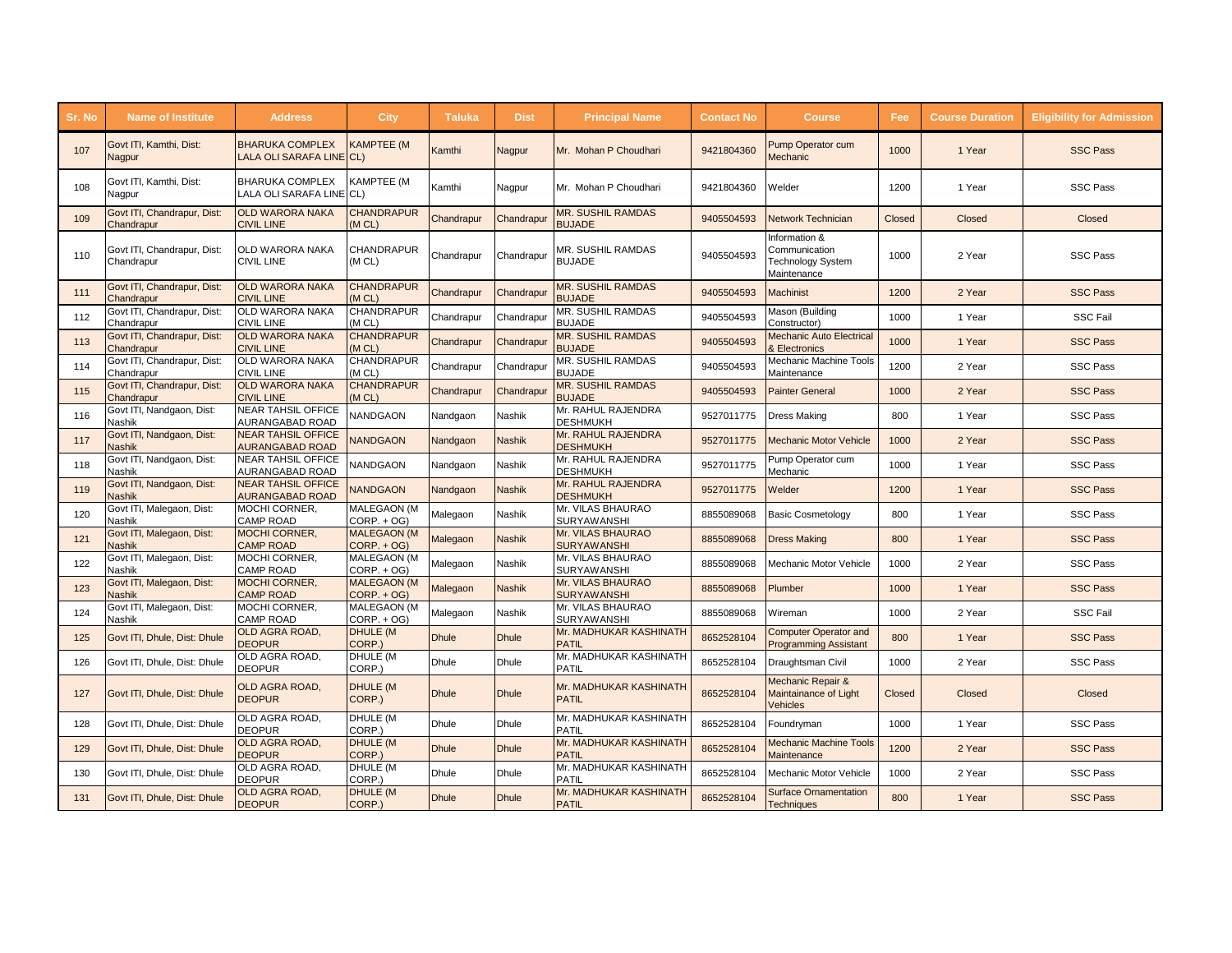| Sr. No | <b>Name of Institute</b>                      | <b>Address</b>                                                                          | <b>City</b>               | <b>Taluka</b>   | <b>Dist</b> | <b>Principal Name</b>                    | <b>Contact No</b> | <b>Course</b>                                                                      | Fee:   | <b>Course Duration</b> | <b>Eligibility for Admission</b> |
|--------|-----------------------------------------------|-----------------------------------------------------------------------------------------|---------------------------|-----------------|-------------|------------------------------------------|-------------------|------------------------------------------------------------------------------------|--------|------------------------|----------------------------------|
| 132    | Govt ITI, Dhule, Dist: Dhule                  | OLD AGRA ROAD,<br><b>DEOPUR</b>                                                         | DHULE (M<br>CORP.)        | <b>Dhule</b>    | Dhule       | Mr. MADHUKAR KASHINATH<br><b>PATIL</b>   | 8652528104        | <b>Tool &amp; Die Maker (Press</b><br>Tools, Jigs & Fixtures)                      | 1200   | 2 Year                 | <b>SSC Pass</b>                  |
| 133    | Govt ITI, Bhusawal, Dist:<br>Jalgaon          | <b>JAMNER ROAD, NEAR</b><br><b>SAIBABA MANDIR</b>                                       | <b>BHUSAWAL (M</b><br>CL) | <b>Bhusawal</b> | Jalgaon     | Mr. ANILKUMAR RAMRAO<br><b>RAJPUT</b>    | 9423490324        | <b>Computer Operator and</b><br>Programming Assistant                              | 800    | 1 Year                 | <b>SSC Pass</b>                  |
| 134    | Govt ITI, Bhusawal, Dist:<br>Jalgaon          | JAMNER ROAD, NEAR<br>SAIBABA MANDIR                                                     | <b>BHUSAWAL (M</b><br>CL) | Bhusawal        | Jalgaon     | Mr. ANILKUMAR RAMRAO<br><b>RAJPUT</b>    | 9423490324        | Draughtsman Mechanical                                                             | 1000   | 2 Year                 | <b>SSC Pass</b>                  |
| 135    | Govt ITI, Bhusawal, Dist:<br>Jalgaon          | JAMNER ROAD, NEAR<br><b>SAIBABA MANDIR</b>                                              | <b>BHUSAWAL (M</b><br>CL  | <b>Bhusawal</b> | Jalgaon     | Mr. ANILKUMAR RAMRAO<br><b>RAJPUT</b>    | 9423490324        | Wireman                                                                            | 1000   | 2 Year                 | <b>SSC Fail</b>                  |
| 136    | Govt ITI (Adivasi), Chopada,<br>Dist: Jalgaon | AT. POST VELE<br><b>CHOPDA</b>                                                          | CHOPDA (M CL)             | Chopada         | Jalgaon     | Mr. DILIP RAMDAS TAYADE                  | 9970802141        | Electrician                                                                        | 1000   | 2 Year                 | <b>SSC Pass</b>                  |
| 137    | Govt ITI (Adivasi), Chopada,<br>Dist: Jalgaon | <b>AT. POST VELE</b><br><b>CHOPDA</b>                                                   | <b>CHOPDA (M CL)</b>      | Chopada         | Jalgaon     | Mr. DILIP RAMDAS TAYADE                  | 9970802141        | <b>Dress Making</b>                                                                | 800    | 1 Year                 | <b>SSC Pass</b>                  |
| 138    | Govt ITI (Adivasi), Chopada,<br>Dist: Jalgaon | AT. POST VELE<br><b>CHOPDA</b>                                                          | CHOPDA (M CL)             | Chopada         | Jalgaon     | Mr. DILIP RAMDAS TAYADE                  | 9970802141        | Sewing Technology                                                                  | 800    | 1 Year                 | <b>SSC Pass</b>                  |
| 139    | Govt ITI (Adivasi), Chopada,<br>Dist: Jalgaon | <b>AT. POST VELE</b><br><b>CHOPDA</b>                                                   | CHOPDA (MCL)              | Chopada         | Jalgaon     | Mr. DILIP RAMDAS TAYADE                  | 9970802141        | <b>Mechanic Auto Electrical</b><br>& Electronics                                   | 1000   | 1 Year                 | <b>SSC Pass</b>                  |
| 140    | Govt ITI (Adivasi), Chopada,<br>Dist: Jalgaon | AT. POST VELE<br><b>CHOPDA</b>                                                          | CHOPDA (M CL)             | Chopada         | Jalgaon     | Mr. DILIP RAMDAS TAYADE                  | 9970802141        | Welder                                                                             | 1200   | 1 Year                 | <b>SSC Pass</b>                  |
| 141    | Govt ITI, Sangamner, Dist:<br>Ahmednagar      | AT-GUNJALWADI,<br>POST-RAJAPUR                                                          | <b>GUNJALWADI</b>         | Sangamner       |             | Ahmednagar Mr. RAJESH SHIVAJI KHOJE      | 9226118184        | <b>Computer Operator and</b><br><b>Programming Assistant</b>                       | 800    | 1 Year                 | <b>SSC Pass</b>                  |
| 142    | Govt ITI, Sangamner, Dist:<br>Ahmednagar      | AT- GUNJALWADI.<br>POST-RAJAPUR                                                         | <b>GUNJALWADI</b>         | Sangamner       |             | Ahmednagar Mr. RAJESH SHIVAJI KHOJE      | 9226118184        | <b>Basic Cosmetology</b>                                                           | 800    | 1 Year                 | <b>SSC Pass</b>                  |
| 143    | Govt ITI, Sangamner, Dist:<br>Ahmednagar      | AT-GUNJALWADI,<br>POST-RAJAPUR                                                          | <b>GUNJALWADI</b>         | Sangamner       |             | Ahmednagar Mr. RAJESH SHIVAJI KHOJE      | 9226118184        | Pump Operator cum<br>Mechanic                                                      | 1000   | 1 Year                 | <b>SSC Pass</b>                  |
| 144    | Govt ITI, Sangamner, Dist:<br>Ahmednagar      | AT- GUNJALWADI,<br>POST-RAJAPUR                                                         | <b>GUNJALWADI</b>         | Sangamner       |             | Ahmednagar Mr. RAJESH SHIVAJI KHOJE      | 9226118184        | Surface Ornamentation<br>Techniques                                                | 800    | 1 Year                 | <b>SSC Pass</b>                  |
| 145    | Govt ITI, Sangamner, Dist:<br>Ahmednagar      | AT-GUNJALWADI,<br>POST-RAJAPUR                                                          | <b>GUNJALWADI</b>         | Sangamner       |             | Ahmednagar Mr. RAJESH SHIVAJI KHOJE      | 9226118184        | Welder                                                                             | 1200   | 1 Year                 | <b>SSC Pass</b>                  |
| 146    | Govt ITI, Shrirampur, Dist:<br>Ahmednagar     | AT POST<br>SHRIRAMPUR PLOT<br>NO 12 MIDC, WAKDI<br><b>FATA SHRIRAMPUR</b>               | <b>DATTANAGAR</b>         | Shrirampur      |             | Ahmednagar Mr. PRAMOD DHANU PATIL        | 9822610108        | Electrician                                                                        | 1000   | 2 Year                 | <b>SSC Pass</b>                  |
| 147    | Govt ITI, Shrirampur, Dist:<br>Ahmednagar     | <b>AT POST</b><br><b>SHRIRAMPUR PLOT</b><br>NO 12 MIDC, WAKDI<br><b>FATA SHRIRAMPUR</b> | <b>DATTANAGAR</b>         | Shrirampur      |             | Ahmednagar Mr. PRAMOD DHANU PATIL        | 9822610108        | <b>Dress Making</b>                                                                | 800    | 1 Year                 | <b>SSC Pass</b>                  |
| 148    | Govt ITI, Shrirampur, Dist:<br>Ahmednagar     | AT POST<br>SHRIRAMPUR PLOT<br>NO 12 MIDC .WAKDI<br><b>FATA SHRIRAMPUR</b>               | <b>DATTANAGAR</b>         | Shrirampur      |             | Ahmednagar Mr. PRAMOD DHANU PATIL        | 9822610108        | Plumber                                                                            | 1000   | 1 Year                 | <b>SSC Pass</b>                  |
| 149    | Govt ITI, Shrirampur, Dist:<br>Ahmednagar     | <b>AT POST</b><br><b>SHRIRAMPUR PLOT</b><br>NO 12 MIDC .WAKDI<br><b>FATA SHRIRAMPUR</b> | <b>DATTANAGAR</b>         | Shrirampur      |             | Ahmednagar Mr. PRAMOD DHANU PATIL        | 9822610108        | Wireman                                                                            | 1000   | 2 Year                 | <b>SSC Fail</b>                  |
| 150    | Govt ITI. Pune. Dist: Pune                    | PARIHAR CHOWK,<br>AUNDH                                                                 | PUNE (M CORP.) Pune       |                 | Pune        | Mr. PRAKASH LAXMAN<br>SAYAGAONKAR        | 9921534565        | Desktop Publishing<br>Operator                                                     | 800    | 1 Year                 | <b>SSC Pass</b>                  |
| 151    | Govt ITI, Pune, Dist: Pune                    | PARIHAR CHOWK,<br><b>AUNDH</b>                                                          | PUNE (M CORP.) Pune       |                 | Pune        | Mr. PRAKASH LAXMAN<br><b>SAYAGAONKAR</b> | 9921534565        | Draughtsman Civil                                                                  | 1000   | 2 Year                 | <b>SSC Pass</b>                  |
| 152    | Govt ITI, Pune, Dist: Pune                    | PARIHAR CHOWK,<br><b>AUNDH</b>                                                          | PUNE (M CORP.) Pune       |                 | Pune        | Mr. PRAKASH LAXMAN<br>SAYAGAONKAR        | 9921534565        | <b>Electronics Mechanic</b>                                                        | 1000   | 2 Year                 | <b>SSC Pass</b>                  |
| 153    | Govt ITI, Pune, Dist: Pune                    | PARIHAR CHOWK,<br><b>AUNDH</b>                                                          | PUNE (M CORP.) Pune       |                 | Pune        | Mr. PRAKASH LAXMAN<br><b>SAYAGAONKAR</b> | 9921534565        | <b>Mechanic cum Operator</b><br><b>Electronics</b><br><b>Communication Systems</b> | Closed | Closed                 | Closed                           |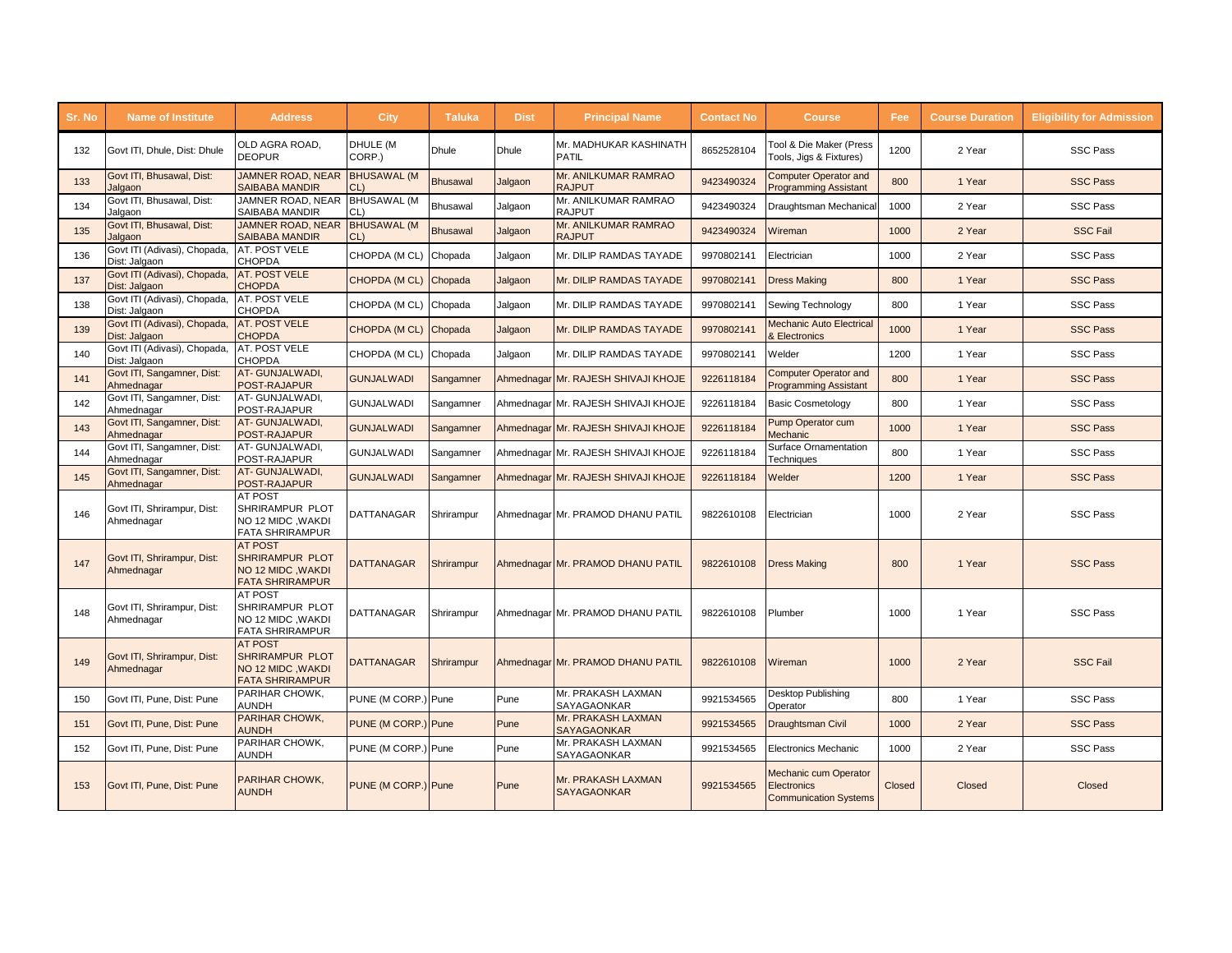| Sr. No | <b>Name of Institute</b>                  | <b>Address</b>                                                                                                             | <b>City</b>                                     | <b>Taluka</b> | <b>Dist</b> | <b>Principal Name</b>                    | <b>Contact No</b> | <b>Course</b>                                              | Fee  | <b>Course Duration</b> | <b>Eligibility for Admission</b> |
|--------|-------------------------------------------|----------------------------------------------------------------------------------------------------------------------------|-------------------------------------------------|---------------|-------------|------------------------------------------|-------------------|------------------------------------------------------------|------|------------------------|----------------------------------|
| 154    | Govt ITI, Pune, Dist: Pune                | PARIHAR CHOWK,<br><b>AUNDH</b>                                                                                             | PUNE (M CORP.)                                  | Pune          | Pune        | Mr. PRAKASH LAXMAN<br><b>SAYAGAONKAR</b> | 9921534565        | Fitter                                                     | 1200 | 2 Year                 | <b>SSC Pass</b>                  |
| 155    | Govt ITI, Pune, Dist: Pune                | PARIHAR CHOWK,<br><b>AUNDH</b>                                                                                             | PUNE (M CORP.) Pune                             |               | Pune        | Mr. PRAKASH LAXMAN<br><b>SAYAGAONKAR</b> | 9921534565        | <b>Machinist Grinder</b>                                   | 1200 | 2 Year                 | <b>SSC Pass</b>                  |
| 156    | Govt ITI, Pune, Dist: Pune                | PARIHAR CHOWK,<br><b>AUNDH</b>                                                                                             | PUNE (M CORP.) Pune                             |               | Pune        | Mr. PRAKASH LAXMAN<br>SAYAGAONKAR        | 9921534565        | Mechanic Diesel                                            | 1000 | 1 Year                 | <b>SSC Pass</b>                  |
| 157    | Govt ITI. Pune. Dist: Pune                | <b>PARIHAR CHOWK,</b><br><b>AUNDH</b>                                                                                      | PUNE (M CORP.) Pune                             |               | Pune        | Mr. PRAKASH LAXMAN<br><b>SAYAGAONKAR</b> | 9921534565        | <b>Mechanic Motor Vehicle</b>                              | 1000 | 2 Year                 | <b>SSC Pass</b>                  |
| 158    | Govt ITI, Pune, Dist: Pune                | PARIHAR CHOWK,<br><b>AUNDH</b>                                                                                             | PUNE (M CORP.) Pune                             |               | Pune        | Mr. PRAKASH LAXMAN<br>SAYAGAONKAR        | 9921534565        | Photographer                                               | 800  | 1 Year                 | <b>SSC Pass</b>                  |
| 159    | Govt ITI, Pune, Dist: Pune                | PARIHAR CHOWK,<br><b>AUNDH</b>                                                                                             | PUNE (M CORP.) Pune                             |               | Pune        | Mr. PRAKASH LAXMAN<br>SAYAGAONKAR        | 9921534565        | Stenography &<br><b>Secretarial Assistant</b><br>(English) | 800  | 1 Year                 | <b>SSC Pass</b>                  |
| 160    | Govt ITI, Pune, Dist: Pune                | PARIHAR CHOWK,<br><b>AUNDH</b>                                                                                             | PUNE (M CORP.) Pune                             |               | Pune        | Mr. PRAKASH LAXMAN<br><b>SAYAGAONKAR</b> | 9921534565        | Tool & Die Maker (Press<br>Tools, Jigs & Fixtures)         | 1200 | 2 Year                 | <b>SSC Pass</b>                  |
| 161    | Govt ITI, Pune, Dist: Pune                | PARIHAR CHOWK,<br><b>AUNDH</b>                                                                                             | PUNE (M CORP.) Pune                             |               | Pune        | Mr. PRAKASH LAXMAN<br><b>SAYAGAONKAR</b> | 9921534565        | Welder                                                     | 1200 | 1 Year                 | <b>SSC Pass</b>                  |
| 162    | Govt ITI (Woman), Pune,<br>Dist: Pune     | PARIHAR CHOWK,<br><b>AUNDH</b>                                                                                             | PUNE (M CORP.) Pune                             |               | Pune        | Mr. RAVINDRA NAMDEORAO<br>WAGADRE        | 9657126640        | Interior Decoration and<br>Designing                       | 1000 | 1 Year                 | <b>SSC Pass</b>                  |
| 163    | Govt ITI, Pimpri Chinchwad.<br>Dist: Pune | <b>TELCO ROAD, BEHIND</b><br><b>BAJAJ AUTO, AJANTA</b><br><b>NAGAR, SECTOR</b><br>NO.20, PETH NO.65,<br><b>DURGA CHOWK</b> | <b>PIMPRI</b><br><b>CHINCHAWAD</b><br>(M CORP.) | pimpari       | Pune        | Mr. DATTATRAY SHAMRAO<br><b>JAGTAP</b>   | 9969845404        | Carpenter                                                  | 1000 | 1 Year                 | <b>SSC Pass</b>                  |
| 164    | Govt ITI, Pimpri Chinchwad.<br>Dist: Pune | TELCO ROAD, BEHIND<br>BAJAJ AUTO, AJANTA<br>NAGAR, SECTOR<br>NO.20, PETH NO.65,<br><b>DURGA CHOWK</b>                      | <b>PIMPRI</b><br>CHINCHAWAD<br>(M CORP.)        | pimpari       | Pune        | Mr. DATTATRAY SHAMRAO<br><b>JAGTAP</b>   | 9969845404        | Draughtsman Mechanical                                     | 1000 | 2 Year                 | <b>SSC Pass</b>                  |
| 165    | Govt ITI, Pimpri Chinchwad<br>Dist: Pune  | <b>TELCO ROAD, BEHIND</b><br><b>BAJAJ AUTO, AJANTA</b><br><b>NAGAR, SECTOR</b><br>NO.20. PETH NO.65.<br><b>DURGA CHOWK</b> | <b>PIMPRI</b><br><b>CHINCHAWAD</b><br>(M CORP.) | pimpari       | Pune        | Mr. DATTATRAY SHAMRAO<br><b>JAGTAP</b>   | 9969845404        | Foundryman                                                 | 1000 | 1 Year                 | <b>SSC Pass</b>                  |
| 166    | Govt ITI, Pimpri Chinchwad.<br>Dist: Pune | TELCO ROAD, BEHIND<br>BAJAJ AUTO, AJANTA<br>NAGAR, SECTOR<br>NO.20, PETH NO.65,<br><b>DURGA CHOWK</b>                      | <b>PIMPRI</b><br>CHINCHAWAD<br>(M CORP.)        | pimpari       | Pune        | Mr. DATTATRAY SHAMRAO<br><b>JAGTAP</b>   | 9969845404        | Plumber                                                    | 1000 | 1 Year                 | <b>SSC Pass</b>                  |
| 167    | Govt ITI, Pimpri Chinchwad,<br>Dist: Pune | <b>TELCO ROAD, BEHIND</b><br><b>BAJAJ AUTO, AJANTA</b><br><b>NAGAR, SECTOR</b><br>NO.20. PETH NO.65.<br><b>DURGA CHOWK</b> | <b>PIMPRI</b><br><b>CHINCHAWAD</b><br>(M CORP.) | pimpari       | Pune        | Mr. DATTATRAY SHAMRAO<br><b>JAGTAP</b>   | 9969845404        | <b>Sheet Metal Worker</b>                                  | 1200 | 1 Year                 | <b>SSC Fail</b>                  |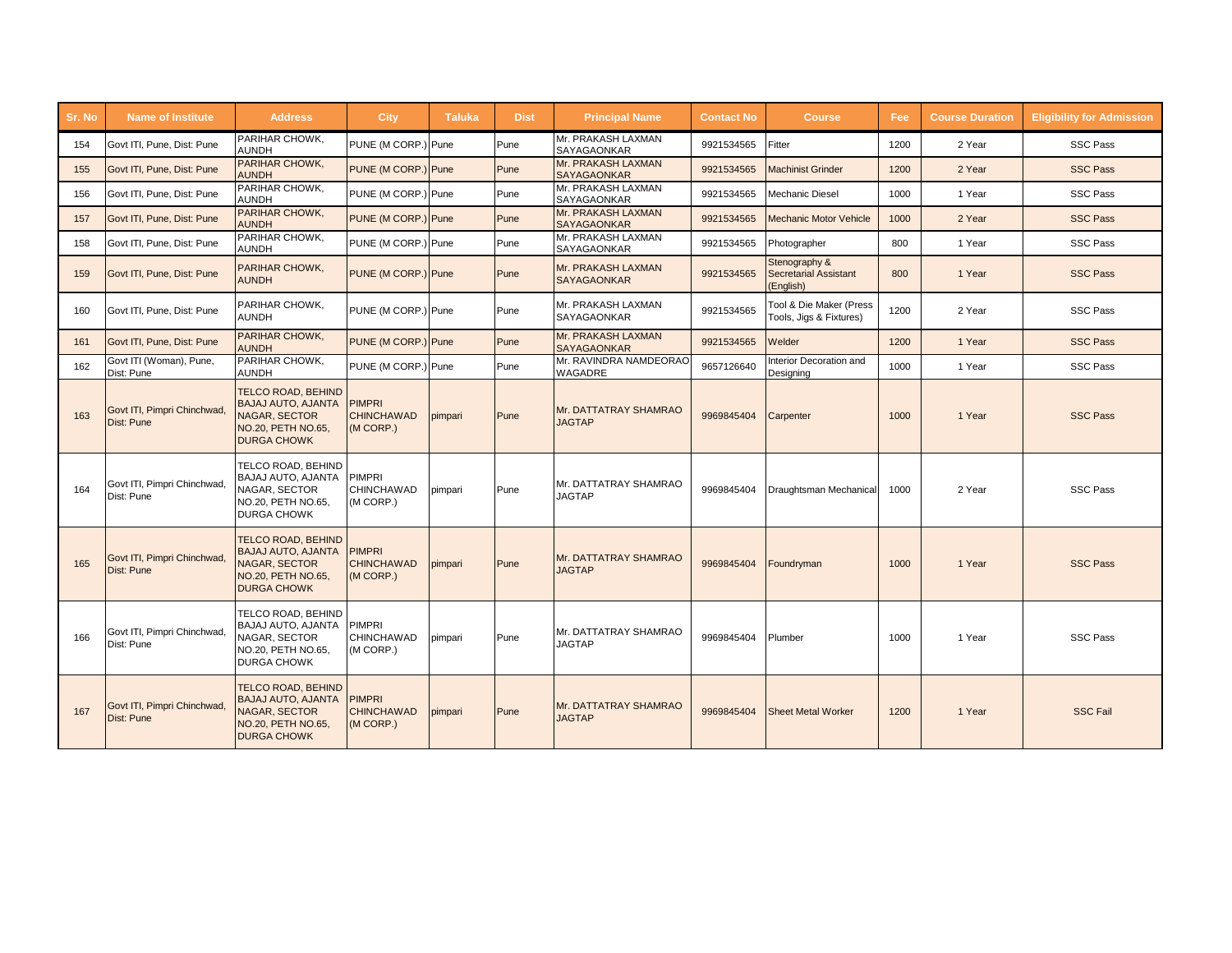| Sr. No | <b>Name of Institute</b>                     | <b>Address</b>                                                                                        | City                                     | <b>Taluka</b> | <b>Dist</b>   | <b>Principal Name</b>                    | <b>Contact No</b> | <b>Course</b>                                                             | Fee    | <b>Course Duration</b> | <b>Eligibility for Admission</b> |
|--------|----------------------------------------------|-------------------------------------------------------------------------------------------------------|------------------------------------------|---------------|---------------|------------------------------------------|-------------------|---------------------------------------------------------------------------|--------|------------------------|----------------------------------|
| 168    | Govt ITI, Pimpri Chinchwad<br>Dist: Pune     | TELCO ROAD, BEHIND<br>BAJAJ AUTO, AJANTA<br>NAGAR, SECTOR<br>NO.20, PETH NO.65,<br><b>DURGA CHOWK</b> | <b>PIMPRI</b><br>CHINCHAWAD<br>(M CORP.) | pimpari       | Pune          | Mr. DATTATRAY SHAMRAO<br><b>JAGTAP</b>   | 9969845404        | Welder                                                                    | 1200   | 1 Year                 | <b>SSC Pass</b>                  |
| 169    | Govt ITI, Karad, Dist: Satara                | <b>VIDHYA NAGAR,</b><br><b>SAIDAPUR</b>                                                               | SAIDAPUR(CT)                             | Karad         | Satara        | <b>Mr.SUBHASH BHOSALE</b>                | 9890771185        | <b>Computer Operator and</b><br><b>Programming Assistant</b>              | 800    | 1 Year                 | <b>SSC Pass</b>                  |
| 170    | Govt ITI, Karad, Dist: Satara                | VIDHYA NAGAR,<br>SAIDAPUR                                                                             | SAIDAPUR(CT)                             | Karad         | Satara        | Mr.SUBHASH BHOSALE                       | 9890771185        | Draughtsman Civil                                                         | 1000   | 2 Year                 | <b>SSC Pass</b>                  |
| 171    | Govt ITI, Karad, Dist: Satara                | <b>VIDHYA NAGAR.</b><br><b>SAIDAPUR</b>                                                               | SAIDAPUR(CT)                             | Karad         | <b>Satara</b> | <b>Mr.SUBHASH BHOSALE</b>                | 9890771185        | <b>Electronics Mechanic</b>                                               | 1000   | 2 Year                 | <b>SSC Pass</b>                  |
| 172    | Govt ITI, Karad, Dist: Satara                | VIDHYA NAGAR,<br><b>SAIDAPUR</b>                                                                      | SAIDAPUR(CT)                             | Karad         | Satara        | Mr.SUBHASH BHOSALE                       | 9890771185        | Carpenter                                                                 | 1000   | 1 Year                 | <b>SSC Pass</b>                  |
| 173    | Govt ITI, Karad, Dist: Satara                | <b>VIDHYA NAGAR,</b><br><b>SAIDAPUR</b>                                                               | SAIDAPUR(CT)                             | Karad         | Satara        | <b>Mr.SUBHASH BHOSALE</b>                | 9890771185        | Plumber                                                                   | 1000   | 1 Year                 | <b>SSC Pass</b>                  |
| 174    | Govt ITI, Karad, Dist: Satara                | VIDHYA NAGAR.<br><b>SAIDAPUR</b>                                                                      | SAIDAPUR(CT)                             | Karad         | Satara        | Mr.SUBHASH BHOSALE                       | 9890771185        | Surveyor                                                                  | 1000   | 2 Year                 | <b>SSC Pass</b>                  |
| 175    | Govt ITI, Amravati, Dist:<br>Amravati        | <b>MORSHI ROAD</b>                                                                                    | <b>AMRAVATI (M</b><br>CORP.)             | Amravati      | Amravati      | Sau Mangala Deepak<br><b>Deshmukh</b>    | 9422812838        | <b>Electronics Mechanic</b>                                               | 1000   | 2 Year                 | <b>SSC Pass</b>                  |
| 176    | Govt ITI, Amravati, Dist:<br>Amravati        | <b>MORSHI ROAD</b>                                                                                    | AMRAVATI (M<br>CORP.)                    | Amravati      | Amravati      | Sau Mangala Deepak<br>Deshmukh           | 9422812838        | Photographer                                                              | 800    | 1 Year                 | <b>SSC Pass</b>                  |
| 177    | Govt ITI, Amravati, Dist:<br>Amravati        | <b>MORSHI ROAD</b>                                                                                    | <b>AMRAVATI (M</b><br>CORP.)             | Amravati      | Amravati      | Sau Mangala Deepak<br>Deshmukh           | 9422812838        | Fitter                                                                    | 1200   | 2 Year                 | <b>SSC Pass</b>                  |
| 178    | Govt ITI, Amravati, Dist:<br>Amravati        | <b>MORSHI ROAD</b>                                                                                    | AMRAVATI (M<br>CORP.)                    | Amravati      | Amravati      | Sau Mangala Deepak<br>Deshmukh           | 9422812838        | Foundryman                                                                | 1000   | 1 Year                 | <b>SSC Pass</b>                  |
| 179    | Govt ITI, Amravati, Dist:<br>Amravati        | <b>MORSHI ROAD</b>                                                                                    | AMRAVATI (M<br>CORP.)                    | Amravati      | Amravati      | Sau Mangala Deepak<br><b>Deshmukh</b>    | 9422812838        | Information &<br>Communication<br><b>Technology System</b><br>Maintenance | 1000   | 2 Year                 | <b>SSC Pass</b>                  |
| 180    | Govt ITI, Amravati, Dist:<br>Amravati        | <b>MORSHI ROAD</b>                                                                                    | AMRAVATI (M<br>CORP.)                    | Amravati      | Amravati      | Sau Mangala Deepak<br>Deshmukh           | 9422812838        | Mechanic Diesel                                                           | 1000   | 1 Year                 | <b>SSC Pass</b>                  |
| 181    | Govt ITI, Amravati, Dist:<br>Amravati        | <b>MORSHI ROAD</b>                                                                                    | <b>AMRAVATI (M</b><br>CORP.)             | Amravati      | Amravati      | Sau Mangala Deepak<br><b>Deshmukh</b>    | 9422812838        | <b>Painter General</b>                                                    | 1000   | 2 Year                 | <b>SSC Pass</b>                  |
| 182    | Govt ITI, Amravati, Dist:<br>Amravati        | <b>MORSHI ROAD</b>                                                                                    | AMRAVATI (M<br>CORP.)                    | Amravati      | Amravati      | Sau Mangala Deepak<br>Deshmukh           | 9422812838        | Plumber                                                                   | 1000   | 1 Year                 | <b>SSC Pass</b>                  |
| 183    | Govt ITI, Amravati, Dist:<br>Amravati        | <b>MORSHI ROAD</b>                                                                                    | <b>AMRAVATI (M</b><br>CORP.)             | Amravati      | Amravati      | Sau Mangala Deepak<br><b>Deshmukh</b>    | 9422812838        | <b>SCVT</b> - Architectural<br>Draughtsman                                | 1000   | 2 Year                 | <b>SSC Pass</b>                  |
| 184    | Govt ITI, Amravati, Dist:<br>Amravati        | <b>MORSHI ROAD</b>                                                                                    | AMRAVATI (M<br>CORP.)                    | Amravati      | Amravati      | Sau Mangala Deepak<br>Deshmukh           | 9422812838        | Sewing Technology                                                         | 800    | 1 Year                 | <b>SSC Pass</b>                  |
| 185    | Govt ITI, Achalpur, Dist:<br>Amravati        | <b>VILAYATPURA</b>                                                                                    | <b>ACHALPUR (M</b><br>CL)                | Achalpur      | Amravati      | Mr. GAJANAN VISHWASRAO<br><b>CHOPADE</b> | 9822932858        | <b>Computer Operator and</b><br><b>Programming Assistant</b>              | 800    | 1 Year                 | <b>SSC Pass</b>                  |
| 186    | Govt ITI, Achalpur, Dist:<br>Amravati        | <b>VILAYATPURA</b>                                                                                    | <b>ACHALPUR (M</b><br>CL)                | Achalpur      | Amravati      | Mr. GAJANAN VISHWASRAO<br>CHOPADE        | 9822932858        | <b>Dress Making</b>                                                       | 800    | 1 Year                 | <b>SSC Pass</b>                  |
| 187    | Govt ITI, Achalpur, Dist:<br>Amravati        | <b>VILAYATPURA</b>                                                                                    | <b>ACHALPUR (M</b><br>CL)                | Achalpur      | Amravati      | Mr. GAJANAN VISHWASRAO<br><b>CHOPADE</b> | 9822932858        | <b>Driver Cum Mechanic</b>                                                | Closed | Closed                 | Closed                           |
| 188    | Govt ITI, Achalpur, Dist:<br>Amravati        | <b>VILAYATPURA</b>                                                                                    | <b>ACHALPUR (M</b><br>CL)                | Achalpur      | Amravati      | Mr. GAJANAN VISHWASRAO<br><b>CHOPADE</b> | 9822932858        | Information &<br>Communication<br><b>Technology System</b><br>Maintenance | 1000   | 2 Year                 | <b>SSC Pass</b>                  |
| 189    | Govt ITI, Achalpur, Dist:<br>Amravati        | VILAYATPURA                                                                                           | <b>ACHALPUR (M</b><br>CL)                | Achalpur      | Amravati      | Mr. GAJANAN VISHWASRAO<br><b>CHOPADE</b> | 9822932858        | <b>Sewing Technology</b>                                                  | 800    | 1 Year                 | <b>SSC Pass</b>                  |
| 190    | Govt ITI, Anjangaon Surji,<br>Dist: Amravati | MIDC, DARYAPUR<br><b>ROAD</b>                                                                         | ANJANGAON (M<br>CL                       | Anjangaon     | Amravati      | Mr. GANESH PANDURANG<br><b>MASRAM</b>    | 9921133801        | <b>Dress Making</b>                                                       | 800    | 1 Year                 | <b>SSC Pass</b>                  |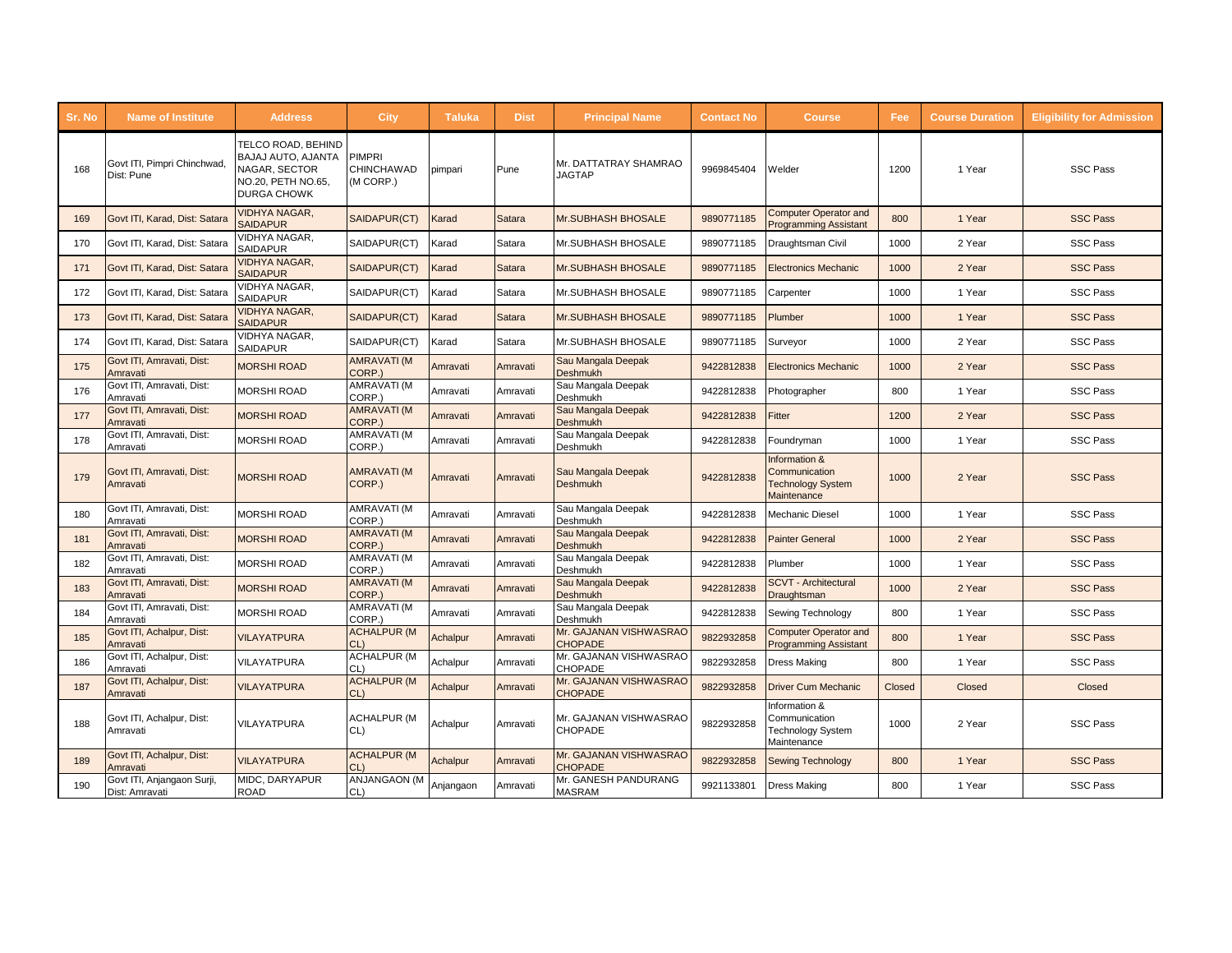| Sr. No | <b>Name of Institute</b>                     | <b>Address</b>                                                                                                          | City                          | <b>Taluka</b> | <b>Dist</b> | <b>Principal Name</b>                  | <b>Contact No</b> | <b>Course</b>                                                      | Fee: | <b>Course Duration</b> | <b>Eligibility for Admission</b> |
|--------|----------------------------------------------|-------------------------------------------------------------------------------------------------------------------------|-------------------------------|---------------|-------------|----------------------------------------|-------------------|--------------------------------------------------------------------|------|------------------------|----------------------------------|
| 191    | Govt ITI, Anjangaon Surji,<br>Dist: Amravati | <b>MIDC, DARYAPUR</b><br><b>ROAD</b>                                                                                    | <b>ANJANGAON (M</b><br>CL     | Anjangaon     | Amravati    | Mr. GANESH PANDURANG<br><b>MASRAM</b>  | 9921133801        | <b>Electronics Mechanic</b>                                        | 1000 | 2 Year                 | <b>SSC Pass</b>                  |
| 192    | Govt ITI, Anjangaon Surji,<br>Dist: Amravati | MIDC, DARYAPUR<br><b>ROAD</b>                                                                                           | ANJANGAON (M<br>CL)           | Anjangaon     | Amravati    | Mr. GANESH PANDURANG<br><b>MASRAM</b>  | 9921133801        | <b>Basic Cosmetology</b>                                           | 800  | 1 Year                 | <b>SSC Pass</b>                  |
| 193    | Govt ITI, Anjangaon Surji,<br>Dist: Amravati | <b>MIDC, DARYAPUR</b><br><b>ROAD</b>                                                                                    | <b>ANJANGAON (M</b><br>$CL$ ) | Anjangaon     | Amravati    | Mr. GANESH PANDURANG<br><b>MASRAM</b>  | 9921133801        | <b>Sheet Metal Worker</b>                                          | 1200 | 1 Year                 | <b>SSC Fail</b>                  |
| 194    | Govt ITI, Akola, Dist: Akola                 | <b>RATANLAL PLOT</b>                                                                                                    | AKOLA (M<br>CORP.)            | Akola         | Akola       | Mr. MAHESH BAPUSAHEB<br><b>BANDGAR</b> | 9860828492        | Draughtsman Civil                                                  | 1000 | 2 Year                 | <b>SSC Pass</b>                  |
| 195    | Govt ITI, Akola, Dist: Akola                 | <b>RATANLAL PLOT</b>                                                                                                    | <b>AKOLA (M</b><br>CORP.)     | Akola         | Akola       | Mr. MAHESH BAPUSAHEB<br><b>BANDGAR</b> | 9860828492        | <b>Draughtsman Mechanical</b>                                      | 1000 | 2 Year                 | <b>SSC Pass</b>                  |
| 196    | Govt ITI, Akola, Dist: Akola                 | RATANLAL PLOT                                                                                                           | AKOLA (M<br>CORP.)            | Akola         | Akola       | Mr. MAHESH BAPUSAHEB<br><b>BANDGAR</b> | 9860828492        | Fashion Design &<br>Technology                                     | 800  | 1 Year                 | <b>SSC Pass</b>                  |
| 197    | Govt ITI, Akola, Dist: Akola                 | <b>RATANLAL PLOT</b>                                                                                                    | <b>AKOLA (M</b><br>CORP.)     | Akola         | Akola       | Mr. MAHESH BAPUSAHEB<br><b>BANDGAR</b> | 9860828492        | <b>Digital Photographer</b>                                        | 800  | 1 Year                 | <b>SSC Pass</b>                  |
| 198    | Govt ITI, Akola, Dist: Akola                 | <b>RATANLAL PLOT</b>                                                                                                    | AKOLA (M<br>CORP.)            | Akola         | Akola       | Mr. MAHESH BAPUSAHEB<br><b>BANDGAR</b> | 9860828492        | Information &<br>Communication<br>Technology System<br>Maintenance | 1000 | 2 Year                 | <b>SSC Pass</b>                  |
| 199    | Govt ITI, Akola, Dist: Akola                 | <b>RATANLAL PLOT</b>                                                                                                    | <b>AKOLA (M</b><br>CORP.)     | Akola         | Akola       | Mr. MAHESH BAPUSAHEB<br><b>BANDGAR</b> | 9860828492        | Interior Decoration and<br>Desianina                               | 1000 | 1 Year                 | <b>SSC Pass</b>                  |
| 200    | Govt ITI, Akola, Dist: Akola                 | <b>RATANLAL PLOT</b>                                                                                                    | AKOLA (M<br>CORP.)            | Akola         | Akola       | Mr. MAHESH BAPUSAHEB<br><b>BANDGAR</b> | 9860828492        | Mechanic Machine Tools<br>Maintenance                              | 1200 | 2 Year                 | <b>SSC Pass</b>                  |
| 201    | Govt ITI, Akola, Dist: Akola                 | <b>RATANLAL PLOT</b>                                                                                                    | <b>AKOLA (M</b><br>CORP.)     | Akola         | Akola       | Mr. MAHESH BAPUSAHEB<br><b>BANDGAR</b> | 9860828492        | <b>Sewing Technology</b>                                           | 800  | 1 Year                 | <b>SSC Pass</b>                  |
| 202    | Govt ITI, Akola, Dist: Akola                 | <b>RATANLAL PLOT</b>                                                                                                    | AKOLA (M<br>CORP.)            | Akola         | Akola       | Mr. MAHESH BAPUSAHEB<br><b>BANDGAR</b> | 9860828492        | Welder                                                             | 1200 | 1 Year                 | <b>SSC Pass</b>                  |
| 203    | Govt ITI. Akot. Dist: Akola                  | <b>POPATKHED ROAD</b>                                                                                                   | AKOT (MCL)                    | Akot          | Akola       | Mr PRAKASH KISANRAO<br><b>KHULE</b>    | 9623639194        | Carpenter                                                          | 1000 | 1 Year                 | <b>SSC Pass</b>                  |
| 204    | Govt ITI, Akot, Dist: Akola                  | POPATKHED ROAD                                                                                                          | AKOT (M CL)                   | Akot          | Akola       | Mr PRAKASH KISANRAO<br><b>KHULE</b>    | 9623639194        | Computer Operator and<br>Programming Assistant                     | 800  | 1 Year                 | <b>SSC Pass</b>                  |
| 205    | Govt ITI, Akot, Dist: Akola                  | <b>POPATKHED ROAD</b>                                                                                                   | AKOT (MCL)                    | Akot          | Akola       | Mr PRAKASH KISANRAO<br><b>KHULE</b>    | 9623639194        | Draughtsman Civil                                                  | 1000 | 2 Year                 | <b>SSC Pass</b>                  |
| 206    | Govt ITI. Akot. Dist: Akola                  | <b>POPATKHED ROAD</b>                                                                                                   | AKOT (M CL)                   | Akot          | Akola       | Mr PRAKASH KISANRAO<br>KHULE           | 9623639194        | Fashion Design &<br>Technology                                     | 800  | 1 Year                 | <b>SSC Pass</b>                  |
| 207    | Govt ITI, Akot, Dist: Akola                  | <b>POPATKHED ROAD</b>                                                                                                   | AKOT (MCL)                    | Akot          | Akola       | Mr PRAKASH KISANRAO<br><b>KHULE</b>    | 9623639194        | Surveyor                                                           | 1000 | 2 Year                 | <b>SSC Pass</b>                  |
| 208    | Govt ITI, Washim, Dist:<br>Washim            | <b>CIVIL LINE</b><br><b>NANDANWAN</b><br><b>COLONY</b><br>NANDANWAN<br><b>COLONY CIVIL LINE</b><br><b>WASHIM</b>        | WASHIM (MCL)                  | Washim        | Washim      | Mr. SANDIP AMBADAS<br><b>BORKAR</b>    | 9422163686        | Carpenter                                                          | 1000 | 1 Year                 | <b>SSC Pass</b>                  |
| 209    | Govt ITI, Washim, Dist:<br>Washim            | <b>CIVIL LINE</b><br><b>NANDANWAN</b><br><b>COLONY</b><br><b>NANDANWAN</b><br><b>COLONY CIVIL LINE</b><br><b>WASHIM</b> | <b>WASHIM (MCL)</b>           | Washim        | Washim      | Mr. SANDIP AMBADAS<br><b>BORKAR</b>    | 9422163686        | Electrician                                                        | 1000 | 2 Year                 | <b>SSC Pass</b>                  |
| 210    | Govt ITI, Washim, Dist:<br>Washim            | <b>CIVIL LINE</b><br><b>NANDANWAN</b><br><b>COLONY</b><br><b>NANDANWAN</b><br><b>COLONY CIVIL LINE</b><br><b>WASHIM</b> | WASHIM (MCL)                  | Washim        | Washim      | Mr. SANDIP AMBADAS<br><b>BORKAR</b>    | 9422163686        | ashion Design &<br>Technology                                      | 800  | 1 Year                 | <b>SSC Pass</b>                  |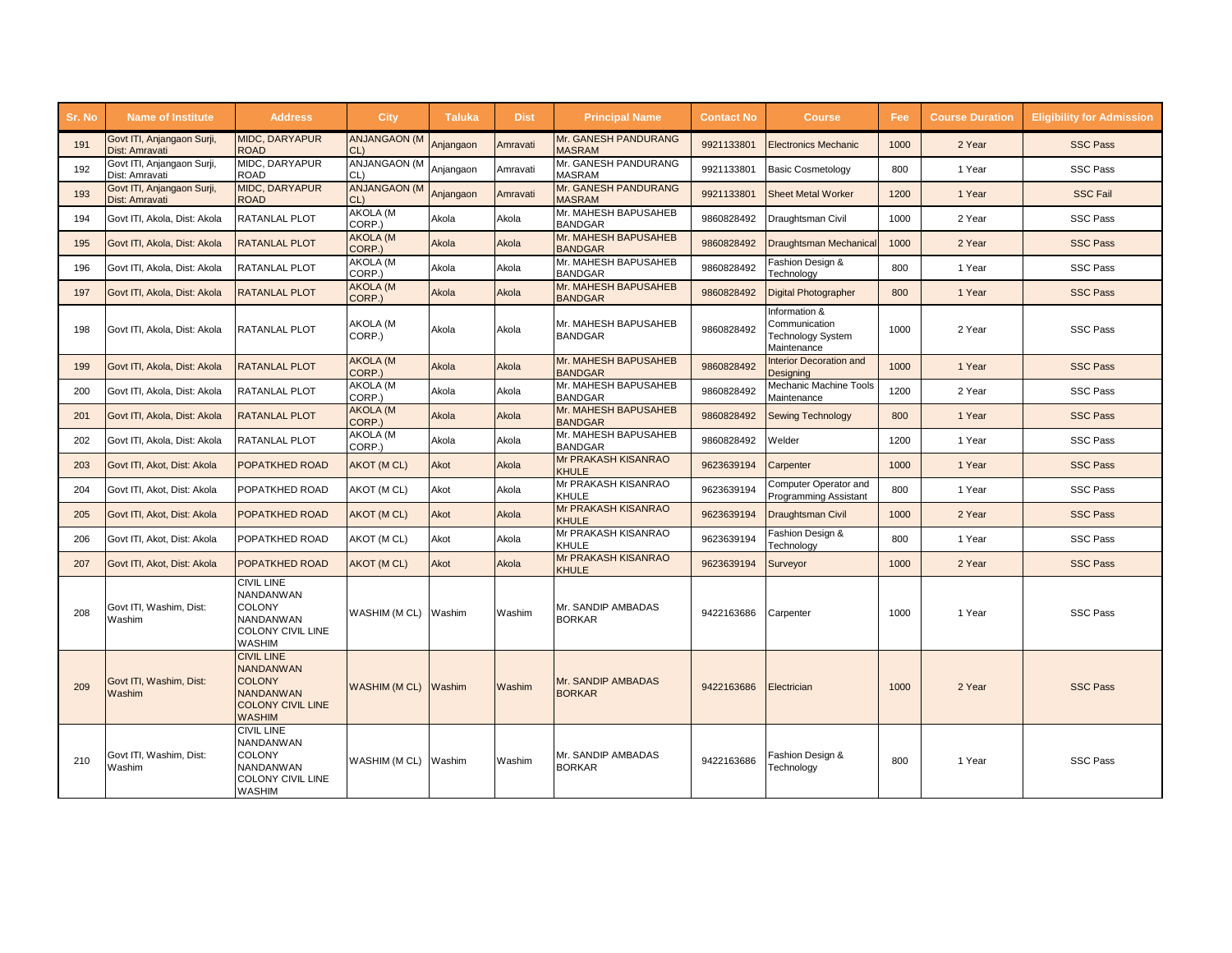| Sr. No | <b>Name of Institute</b>                     | <b>Address</b>                                                                                                          | <b>City</b>                  | <b>Taluka</b>  | <b>Dist</b>     | <b>Principal Name</b>                | <b>Contact No</b> | <b>Course</b>                                                             | Fee  | <b>Course Duration</b> | <b>Eligibility for Admission</b> |
|--------|----------------------------------------------|-------------------------------------------------------------------------------------------------------------------------|------------------------------|----------------|-----------------|--------------------------------------|-------------------|---------------------------------------------------------------------------|------|------------------------|----------------------------------|
| 211    | Govt ITI, Washim, Dist:<br>Washim            | <b>CIVIL LINE</b><br><b>NANDANWAN</b><br><b>COLONY</b><br><b>NANDANWAN</b><br><b>COLONY CIVIL LINE</b><br><b>WASHIM</b> | WASHIM (MCL)                 | Washim         | Washim          | Mr. SANDIP AMBADAS<br><b>BORKAR</b>  | 9422163686        | Fitter                                                                    | 1200 | 2 Year                 | <b>SSC Pass</b>                  |
| 212    | Govt ITI, Washim, Dist:<br>Washim            | <b>CIVIL LINE</b><br><b>NANDANWAN</b><br><b>COLONY</b><br><b>NANDANWAN</b><br><b>COLONY CIVIL LINE</b><br><b>WASHIM</b> | WASHIM (M CL)                | Washim         | Washim          | Mr. SANDIP AMBADAS<br><b>BORKAR</b>  | 9422163686        | Mechanic Diesel                                                           | 1000 | 1 Year                 | <b>SSC Pass</b>                  |
| 213    | Govt ITI, Washim, Dist:<br>Washim            | <b>CIVIL LINE</b><br><b>NANDANWAN</b><br><b>COLONY</b><br><b>NANDANWAN</b><br><b>COLONY CIVIL LINE</b><br><b>WASHIM</b> | <b>WASHIM (MCL)</b>          | Washim         | Washim          | Mr. SANDIP AMBADAS<br><b>BORKAR</b>  | 9422163686        | <b>Mechanic Refrigeration &amp;</b><br><b>Air Conditioner</b>             | 1000 | 2 Year                 | <b>SSC Pass</b>                  |
| 214    | Govt ITI, Karanja Lad, Dist:<br>Washim       | <b>DARWHA ROAD</b><br><b>KARANJA (LAD) DIST</b><br><b>WASHIM</b>                                                        | KARANJA (M CL) Karanja Lad   |                | Washim          | Mr. VASANT DEVISING<br><b>RATHOD</b> | 7588960929        | <b>Basic Cosmetology</b>                                                  | 800  | 1 Year                 | <b>SSC Pass</b>                  |
| 215    | Govt ITI, Karanja Lad, Dist:<br>Washim       | <b>DARWHA ROAD</b><br><b>KARANJA (LAD) DIST</b><br><b>WASHIM</b>                                                        | KARANJA (M CL) Karanja Lad   |                | Washim          | Mr. VASANT DEVISING<br><b>RATHOD</b> | 7588960929        | Carpenter                                                                 | 1000 | 1 Year                 | <b>SSC Pass</b>                  |
| 216    | Govt ITI, Karanja Lad, Dist:<br>Washim       | DARWHA ROAD<br>KARANJA (LAD) DIST<br><b>WASHIM</b>                                                                      | KARANJA (M CL) Karanja Lad   |                | Washim          | Mr. VASANT DEVISING<br><b>RATHOD</b> | 7588960929        | <b>Dress Making</b>                                                       | 800  | 1 Year                 | <b>SSC Pass</b>                  |
| 217    | Govt ITI, Karanja Lad, Dist:<br>Washim       | <b>DARWHA ROAD</b><br><b>KARANJA (LAD) DIST</b><br><b>WASHIM</b>                                                        | KARANJA (M CL) Karanja Lad   |                | Washim          | Mr. VASANT DEVISING<br><b>RATHOD</b> | 7588960929        | Fitter                                                                    | 1200 | 2 Year                 | <b>SSC Pass</b>                  |
| 218    | Govt ITI, Karanja Lad, Dist:<br>Washim       | <b>DARWHA ROAD</b><br>KARANJA (LAD) DIST<br><b>WASHIM</b>                                                               | KARANJA (M CL) Karanja Lad   |                | Washim          | Mr. VASANT DEVISING<br><b>RATHOD</b> | 7588960929        | Mechanic Motor Vehicle                                                    | 1000 | 2 Year                 | <b>SSC Pass</b>                  |
| 219    | Govt ITI, Buldana, Dist:<br><b>Buldhana</b>  | <b>MALKAPUR ROAD</b><br><b>GANESH NAGAR</b>                                                                             | <b>BULDANA (M</b><br>CL      | <b>Buldana</b> | <b>Buldhana</b> | Mr. VISHNU BHAGWAN<br><b>BACHATE</b> | 9011079317        | <b>Computer Operator and</b><br><b>Programming Assistant</b>              | 800  | 1 Year                 | <b>SSC Pass</b>                  |
| 220    | Govt ITI, Buldana, Dist:<br>Buldhana         | <b>MALKAPUR ROAD</b><br><b>GANESH NAGAR</b>                                                                             | <b>BULDANA (M</b><br>CL      | <b>Buldana</b> | <b>Buldhana</b> | Mr. VISHNU BHAGWAN<br><b>BACHATE</b> | 9011079317        | Draughtsman Mechanica                                                     | 1000 | 2 Year                 | <b>SSC Pass</b>                  |
| 221    | Govt ITI, Buldana, Dist:<br><b>Buldhana</b>  | <b>MALKAPUR ROAD</b><br><b>GANESH NAGAR</b>                                                                             | <b>BULDANA (M</b><br>CL      | <b>Buldana</b> | <b>Buldhana</b> | Mr. VISHNU BHAGWAN<br><b>BACHATE</b> | 9011079317        | Fitter                                                                    | 1200 | 2 Year                 | <b>SSC Pass</b>                  |
| 222    | Govt ITI, Buldana, Dist:<br><b>Buldhana</b>  | <b>MALKAPUR ROAD</b><br><b>GANESH NAGAR</b>                                                                             | <b>BULDANA (M</b><br>CL)     | <b>Buldana</b> | <b>Buldhana</b> | Mr. VISHNU BHAGWAN<br><b>BACHATE</b> | 9011079317        | Information &<br>Communication<br><b>Technology System</b><br>Maintenance | 1000 | 2 Year                 | <b>SSC Pass</b>                  |
| 223    | Govt ITI, Buldana, Dist:<br><b>Buldhana</b>  | <b>MALKAPUR ROAD</b><br><b>GANESH NAGAR</b>                                                                             | <b>BULDANA (M</b><br>$CL$ )  | <b>Buldana</b> | <b>Buldhana</b> | Mr. VISHNU BHAGWAN<br><b>BACHATE</b> | 9011079317        | <b>Mechanic Refrigeration &amp;</b><br>Air Conditioner                    | 1000 | 2 Year                 | <b>SSC Pass</b>                  |
| 224    | Govt ITI, Buldana, Dist:<br>Buldhana         | <b>MALKAPUR ROAD</b><br><b>GANESH NAGAR</b>                                                                             | <b>BULDANA (M</b><br>CL)     | <b>Buldana</b> | <b>Buldhana</b> | Mr. VISHNU BHAGWAN<br><b>BACHATE</b> | 9011079317        | Painter General                                                           | 1000 | 2 Year                 | <b>SSC Pass</b>                  |
| 225    | Govt ITI, Khamgaon, Dist:<br><b>Buldhana</b> | <b>JALAMB ROAD</b><br><b>KHAMGAON DIST-</b><br><b>BULDANA</b>                                                           | <b>KHAMGAON (M</b><br>$CL$ ) | Khamgaon       | <b>Buldhana</b> | Mr. PRAKASH K KHULE                  | 9422884916        | Electrician                                                               | 1000 | 2 Year                 | <b>SSC Pass</b>                  |
| 226    | Govt ITI, Khamgaon, Dist:<br>Buldhana        | <b>JALAMB ROAD</b><br><b>KHAMGAON DIST-</b><br><b>BULDANA</b>                                                           | <b>KHAMGAON (M</b><br>CL)    | Khamgaon       | <b>Buldhana</b> | Mr. PRAKASH K KHULE                  | 9422884916        | Foundryman                                                                | 1000 | 1 Year                 | <b>SSC Pass</b>                  |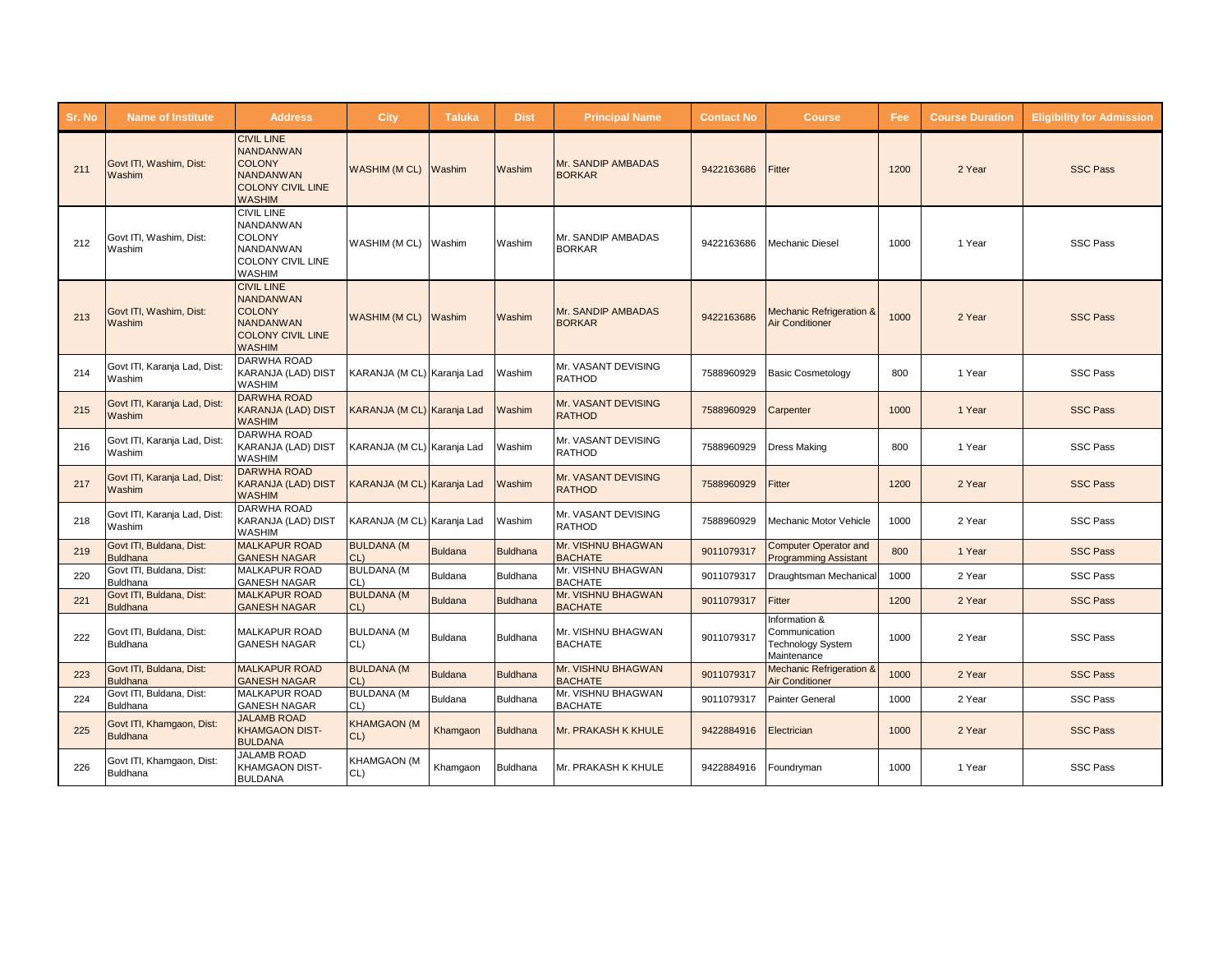| Sr. No | <b>Name of Institute</b>                     | <b>Address</b>                                                                                      | <b>City</b>                  | <b>Taluka</b> | <b>Dist</b>     | <b>Principal Name</b>                  | <b>Contact No</b> | Course,                                                                   | Fee    | <b>Course Duration</b> | <b>Eligibility for Admission</b> |
|--------|----------------------------------------------|-----------------------------------------------------------------------------------------------------|------------------------------|---------------|-----------------|----------------------------------------|-------------------|---------------------------------------------------------------------------|--------|------------------------|----------------------------------|
| 227    | Govt ITI, Khamgaon, Dist:<br><b>Buldhana</b> | <b>JALAMB ROAD</b><br><b>KHAMGAON DIST-</b><br><b>BULDANA</b>                                       | <b>KHAMGAON (M</b><br>$CL$ ) | Khamgaon      | <b>Buldhana</b> | Mr. PRAKASH K KHULE                    | 9422884916        | <b>Aachinist</b>                                                          | 1200   | 2 Year                 | <b>SSC Pass</b>                  |
| 228    | Govt ITI, Khamgaon, Dist:<br><b>Buldhana</b> | <b>JALAMB ROAD</b><br><b>KHAMGAON DIST-</b><br><b>BULDANA</b>                                       | <b>KHAMGAON (M</b><br>CL)    | Khamgaon      | <b>Buldhana</b> | Mr. PRAKASH K KHULE                    | 9422884916        | Sheet Metal Worker                                                        | 1200   | 1 Year                 | <b>SSC Fail</b>                  |
| 229    | Govt ITI, Malkapur, Dist:<br><b>Buldhana</b> | <b>NATIONAL HIGH NO-6</b><br><b>IN FRONT OF</b><br><b>SUTGIRNI, NANDURA</b><br><b>ROAD MALKAPUR</b> | <b>MALKAPUR (M</b><br>CL)    | Malkapur      | <b>Buldhana</b> | Mr. SUBHASH KONDAJI<br><b>JADHAV</b>   | 8484849322        | <b>Computer Operator and</b><br><b>Programming Assistant</b>              | 800    | 1 Year                 | <b>SSC Pass</b>                  |
| 230    | Govt ITI, Malkapur, Dist:<br><b>Buldhana</b> | <b>NATIONAL HIGH NO-6</b><br>IN FRONT OF<br><b>SUTGIRNI, NANDURA</b><br><b>ROAD MALKAPUR</b>        | <b>MALKAPUR (M</b><br>CL)    | Malkapur      | <b>Buldhana</b> | Mr. SUBHASH KONDAJI<br><b>JADHAV</b>   | 8484849322        | <b>Dress Making</b>                                                       | 800    | 1 Year                 | <b>SSC Pass</b>                  |
| 231    | Govt ITI, Malkapur, Dist:<br><b>Buldhana</b> | <b>NATIONAL HIGH NO-6</b><br><b>IN FRONT OF</b><br><b>SUTGIRNI, NANDURA</b><br><b>ROAD MALKAPUR</b> | <b>MALKAPUR (M</b><br>$CL$ ) | Malkapur      | <b>Buldhana</b> | Mr. SUBHASH KONDAJI<br><b>JADHAV</b>   | 8484849322        | Information &<br>Communication<br><b>Technology System</b><br>Maintenance | 1000   | 2 Year                 | <b>SSC Pass</b>                  |
| 232    | Govt ITI, Malkapur, Dist:<br><b>Buldhana</b> | <b>NATIONAL HIGH NO-6</b><br>IN FRONT OF<br><b>SUTGIRNI, NANDURA</b><br><b>ROAD MALKAPUR</b>        | <b>MALKAPUR (M</b><br>CL)    | Malkapur      | <b>Buldhana</b> | Mr. SUBHASH KONDAJI<br><b>JADHAV</b>   | 8484849322        | Mechanic Motor Vehicle                                                    | 1000   | 2 Year                 | <b>SSC Pass</b>                  |
| 233    | Govt ITI, Shegaon, Dist:<br><b>Buldhana</b>  | <b>PAWAR</b><br><b>WADI.GAULKHED</b><br><b>ROAD SHEGAON</b>                                         | <b>SHEGAON (M</b><br>CL)     | Shegaon       | <b>Buldhana</b> | <b>RAJASHRI RAJARAM PATIL</b>          | 9403552580        | <b>Driver Cum Mechanic</b>                                                | Closed | Closed                 | Closed                           |
| 234    | Govt ITI, Shegaon, Dist:<br><b>Buldhana</b>  | <b>PAWAR</b><br><b>WADI.GAULKHED</b><br><b>ROAD SHEGAON</b>                                         | SHEGAON (M<br>CL)            | Shegaon       | <b>Buldhana</b> | RAJASHRI RAJARAM PATIL                 | 9403552580        | Information &<br>Communication<br><b>Technology System</b><br>Maintenance | 1000   | 2 Year                 | <b>SSC Pass</b>                  |
| 235    | Govt ITI, Shegaon, Dist:<br><b>Buldhana</b>  | <b>PAWAR</b><br><b>WADI.GAULKHED</b><br><b>ROAD SHEGAON</b>                                         | <b>SHEGAON (M</b><br>$CL$ )  | Shegaon       | <b>Buldhana</b> | <b>RAJASHRI RAJARAM PATIL</b>          | 9403552580        | Mechanic Diesel                                                           | 1000   | 1 Year                 | <b>SSC Pass</b>                  |
| 236    | Govt ITI, Yavatmal, Dist:<br>Yavatmal        | <b>DHAMANGAON ROAD</b>                                                                              | YAVATMAL(R)(C                | Yavatmal      | Yavatmal        | Smt.KAVITA VINOD BUTLEY                | 9422879131        | <b>Basic Cosmetology</b>                                                  | 800    | 1 Year                 | <b>SSC Pass</b>                  |
| 237    | Govt ITI, Yavatmal, Dist:<br>Yavatmal        | <b>DHAMANGAON ROAD</b>                                                                              | YAVATMAL(R)(C                | Yavatmal      | Yavatmal        | Smt.KAVITA VINOD BUTLEY                | 9422879131        | <b>Mechanic Tractor</b>                                                   | 1000   | 1 Year                 | <b>SSC Pass</b>                  |
| 238    | Govt ITI, Yavatmal, Dist:<br>Yavatmal        | <b>DHAMANGAON ROAD</b>                                                                              | YAVATMAL(R)(C                | Yavatmal      | Yavatmal        | Smt.KAVITA VINOD BUTLEY                | 9422879131        | Painter General                                                           | 1000   | 2 Year                 | <b>SSC Pass</b>                  |
| 239    | Govt ITI, Yavatmal, Dist:<br>Yavatmal        | <b>DHAMANGAON ROAD</b>                                                                              | YAVATMAL(R)(C                | Yavatmal      | Yavatmal        | Smt.KAVITA VINOD BUTLEY                | 9422879131        | Welder                                                                    | 1200   | 1 Year                 | <b>SSC Pass</b>                  |
| 240    | Govt ITI, Pusad, Dist:<br>Yavatmal           | M.I.D.C AREA. PUSAD                                                                                 | <b>GHATODI</b>               | Pusad         | Yavatmal        | Mr. TULSIDAS RAGHUNATH<br><b>PATIL</b> | 9325678353        | Computer Operator and<br><b>Programming Assistant</b>                     | 800    | 1 Year                 | <b>SSC Pass</b>                  |
| 241    | Govt ITI, Pusad, Dist:<br>Yavatmal           | M.I.D.C AREA, PUSAD                                                                                 | <b>GHATODI</b>               | Pusad         | Yavatmal        | Mr. TULSIDAS RAGHUNATH<br><b>PATIL</b> | 9325678353        | <b>Basic Cosmetology</b>                                                  | 800    | 1 Year                 | <b>SSC Pass</b>                  |
| 242    | Govt ITI, Pusad, Dist:<br>Yavatmal           | M.I.D.C AREA, PUSAD                                                                                 | <b>GHATODI</b>               | Pusad         | Yavatmal        | Mr. TULSIDAS RAGHUNATH<br><b>PATIL</b> | 9325678353        | <b>Dress Making</b>                                                       | 800    | 1 Year                 | <b>SSC Pass</b>                  |
| 243    | Govt ITI, Pusad, Dist:<br>Yavatmal           | M.I.D.C AREA, PUSAD                                                                                 | <b>GHATODI</b>               | Pusad         | Yavatmal        | Mr. TULSIDAS RAGHUNATH<br><b>PATIL</b> | 9325678353        | Pump Operator cum<br>Mechanic                                             | 1000   | 1 Year                 | <b>SSC Pass</b>                  |
| 244    | Govt ITI, Ballarpur, Dist:<br>Chandrapur     | WARD NO 6, BHIVSEN<br>NAGAR, BHIVKUND<br>NALA,<br>VISAPUR, BALLARPUR                                | <b>BALLARPUR (M</b><br>CL)   | Ballarpur     | Chandrapur      | MR. AMAR K. JADHAV                     | 9028952595        | Computer Operator and<br>Programming Assistant                            | 800    | 1 Year                 | <b>SSC Pass</b>                  |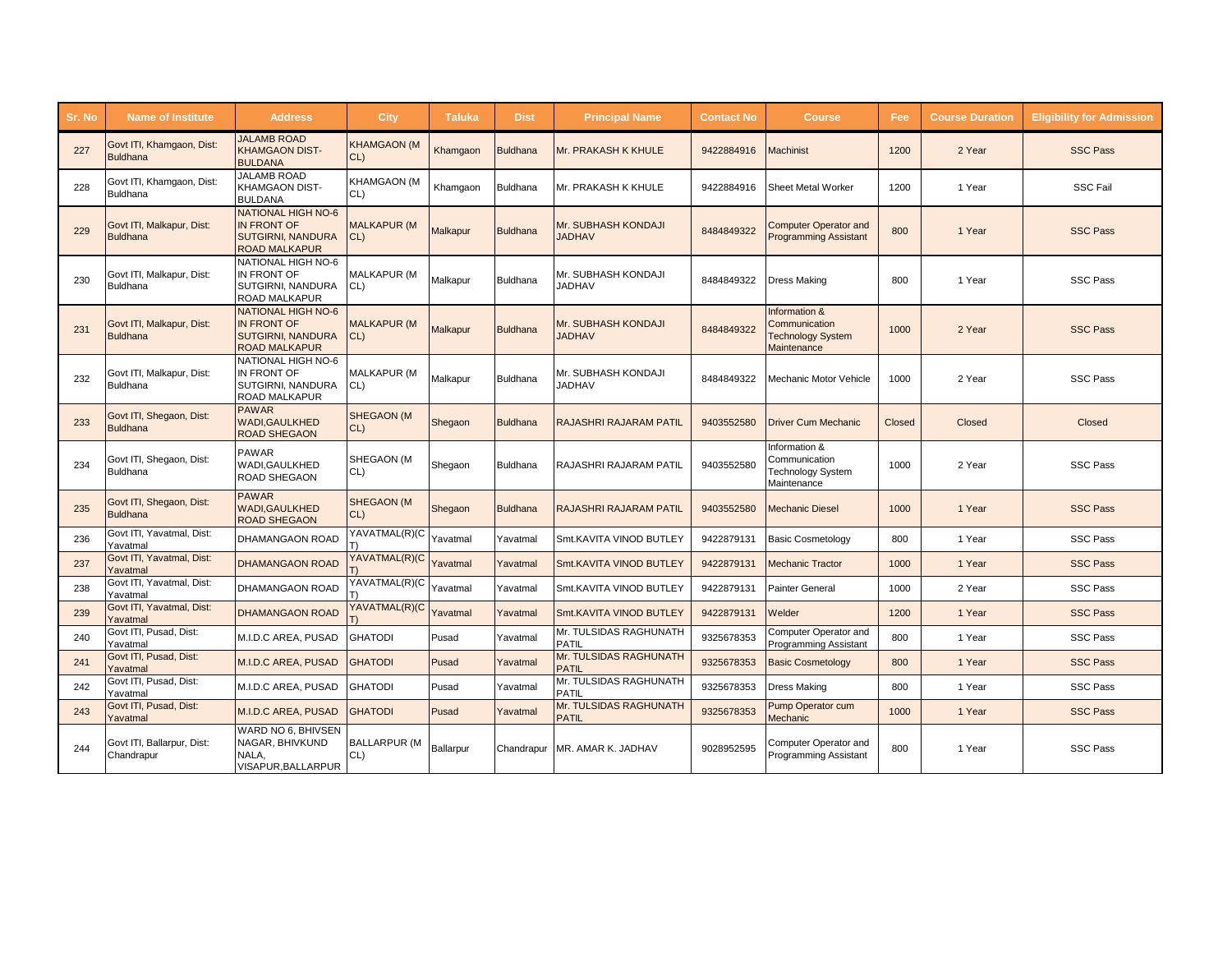| Sr. No | <b>Name of Institute</b>                             | <b>Address</b>                                                                            | City                          | <b>Taluka</b>    | <b>Dist</b>      | <b>Principal Name</b>           | <b>Contact No</b> | <b>Course</b>                                                | Fee  | <b>Course Duration</b> | <b>Eligibility for Admission</b> |
|--------|------------------------------------------------------|-------------------------------------------------------------------------------------------|-------------------------------|------------------|------------------|---------------------------------|-------------------|--------------------------------------------------------------|------|------------------------|----------------------------------|
| 245    | Govt ITI, Ballarpur, Dist:<br>Chandrapur             | <b>WARD NO 6. BHIVSEN</b><br>NAGAR, BHIVKUND<br>NALA,<br><b>VISAPUR, BALLARPUR</b>        | <b>BALLARPUR (M</b><br>$CL$ ) | <b>Ballarpur</b> | Chandrapur       | MR. AMAR K. JADHAV              | 9028952595        | Electrician                                                  | 1000 | 2 Year                 | <b>SSC Pass</b>                  |
| 246    | Govt ITI, Ballarpur, Dist:<br>Chandrapur             | WARD NO 6. BHIVSEN<br>NAGAR, BHIVKUND<br>NALA.<br>VISAPUR, BALLARPUR                      | <b>BALLARPUR (M</b><br>CL)    | Ballarpur        |                  | Chandrapur MR. AMAR K. JADHAV   | 9028952595        | <b>Electronics Mechanic</b>                                  | 1000 | 2 Year                 | <b>SSC Pass</b>                  |
| 247    | Govt ITI, Ballarpur, Dist:<br>Chandrapur             | <b>WARD NO 6. BHIVSEN</b><br><b>NAGAR, BHIVKUND</b><br>NALA,<br><b>VISAPUR, BALLARPUR</b> | <b>BALLARPUR (M</b><br>$CL$ ) | <b>Ballarpur</b> |                  | Chandrapur   MR. AMAR K. JADHAV | 9028952595        | <b>Sewing Technology</b>                                     | 800  | 1 Year                 | <b>SSC Pass</b>                  |
| 248    | Govt ITI, Ballarpur, Dist:<br>Chandrapur             | WARD NO 6. BHIVSEN<br>NAGAR, BHIVKUND<br>NALA,<br>VISAPUR, BALLARPUR                      | <b>BALLARPUR (M</b><br>CL)    | Ballarpur        |                  | Chandrapur MR. AMAR K. JADHAV   | 9028952595        | Fitter                                                       | 1200 | 2 Year                 | <b>SSC Pass</b>                  |
| 249    | Govt ITI (Minority), Mandavi<br>Dist: Mumbai Shahar  | <b>RANGABHAWAN</b><br>PARISAR, 3<br><b>MAHAPALIKA MARG</b>                                | <b>MUMBAI CITY</b>            | Mumbai           | Mumbai<br>Shahar | Mrs Vidya Patil                 | 9967550526        | <b>Computer Operator and</b><br><b>Programming Assistant</b> | 800  | 1 Year                 | <b>SSC Pass</b>                  |
| 250    | Govt ITI (Minority), Mandavi<br>Dist: Mumbai Shahar  | RANGABHAWAN<br>PARISAR, 3<br>MAHAPALIKA MARG                                              | <b>MUMBAI CITY</b>            | Mumbai           | Mumbai<br>Shahar | Mrs Vidya Patil                 | 9967550526        | Computer Operator and<br>Programming Assistant               | 800  | 1 Year                 | <b>SSC Pass</b>                  |
| 251    | Govt ITI (Minority), Mandavi,<br>Dist: Mumbai Shahar | RANGABHAWAN<br>PARISAR, 3<br><b>MAHAPALIKA MARG</b>                                       | <b>MUMBAI CITY</b>            | Mumbai           | Mumbai<br>Shahar | Mrs Vidya Patil                 | 9967550526        | <b>Computer Operator and</b><br><b>Programming Assistant</b> | 800  | 1 Year                 | <b>SSC Pass</b>                  |
| 252    | Govt ITI (Minority), Mandavi,<br>Dist: Mumbai Shahar | RANGABHAWAN<br>PARISAR, 3<br><b>MAHAPALIKA MARG</b>                                       | <b>MUMBAI CITY</b>            | Mumbai           | Mumbai<br>Shahar | Mrs Vidya Patil                 | 9967550526        | Electrician                                                  | 1000 | 2 Year                 | <b>SSC Pass</b>                  |
| 253    | Govt ITI (Minority), Mandavi<br>Dist: Mumbai Shahar  | <b>RANGABHAWAN</b><br>PARISAR, 3<br><b>MAHAPALIKA MARG</b>                                | <b>MUMBAI CITY</b>            | Mumbai           | Mumbai<br>Shahar | Mrs Vidya Patil                 | 9967550526        | Electrician                                                  | 1000 | 2 Year                 | <b>SSC Pass</b>                  |
| 254    | Govt ITI (Minority), Mandavi<br>Dist: Mumbai Shahar  | RANGABHAWAN<br>PARISAR, 3<br><b>MAHAPALIKA MARG</b>                                       | <b>MUMBAI CITY</b>            | Mumbai           | Mumbai<br>Shahar | Mrs Vidya Patil                 | 9967550526        | Electrician                                                  | 1000 | 2 Year                 | <b>SSC Pass</b>                  |
| 255    | Govt ITI (Minority), Mandavi<br>Dist: Mumbai Shahar  | <b>RANGABHAWAN</b><br>PARISAR, 3<br><b>MAHAPALIKA MARG</b>                                | <b>MUMBAI CITY</b>            | Mumbai           | Mumbai<br>Shahar | Mrs Vidya Patil                 | 9967550526        | <b>Electronics Mechanic</b>                                  | 1000 | 2 Year                 | <b>SSC Pass</b>                  |
| 256    | Govt ITI (Minority), Mandavi<br>Dist: Mumbai Shahar  | <b>RANGABHAWAN</b><br>PARISAR, 3<br>MAHAPALIKA MARG                                       | <b>MUMBAI CITY</b>            | Mumbai           | Mumbai<br>Shahar | Mrs Vidya Patil                 | 9967550526        | <b>Electronics Mechanic</b>                                  | 1000 | 2 Year                 | <b>SSC Pass</b>                  |
| 257    | Govt ITI (Minority), Mandavi<br>Dist: Mumbai Shahar  | <b>RANGABHAWAN</b><br>PARISAR, 3<br><b>MAHAPALIKA MARG</b>                                | <b>MUMBAI CITY</b>            | Mumbai           | Mumbai<br>Shahar | <b>Mrs Vidya Patil</b>          | 9967550526        | <b>Electronics Mechanic</b>                                  | 1000 | 2 Year                 | <b>SSC Pass</b>                  |
| 258    | Govt ITI (Minority), Mandavi<br>Dist: Mumbai Shahar  | RANGABHAWAN<br>PARISAR, 3<br><b>MAHAPALIKA MARG</b>                                       | <b>MUMBAI CITY</b>            | Mumbai           | Mumbai<br>Shahar | Mrs Vidya Patil                 | 9967550526        | Fashion Design &<br>Technology                               | 800  | 1 Year                 | <b>SSC Pass</b>                  |
| 259    | Govt ITI (Minority), Mandavi<br>Dist: Mumbai Shahar  | <b>RANGABHAWAN</b><br>PARISAR, 3<br><b>MAHAPALIKA MARG</b>                                | <b>MUMBAI CITY</b>            | Mumbai           | Mumbai<br>Shahar | Mrs Vidya Patil                 | 9967550526        | ashion Design &<br><b>Technology</b>                         | 800  | 1 Year                 | <b>SSC Pass</b>                  |
| 260    | Govt ITI (Minority), Mandavi<br>Dist: Mumbai Shahar  | <b>RANGABHAWAN</b><br>PARISAR, 3<br><b>MAHAPALIKA MARG</b>                                | <b>MUMBAI CITY</b>            | Mumbai           | Mumbai<br>Shahar | Mrs Vidya Patil                 | 9967550526        | Fashion Technology                                           | 800  | 1 Year                 | <b>SSC Pass</b>                  |
| 261    | Govt ITI (Minority), Mandavi<br>Dist: Mumbai Shahar  | <b>RANGABHAWAN</b><br>PARISAR, 3<br><b>MAHAPALIKA MARG</b>                                | <b>MUMBAI CITY</b>            | Mumbai           | Mumbai<br>Shahar | <b>Mrs Vidya Patil</b>          | 9967550526        | Welder                                                       | 1200 | 1 Year                 | <b>SSC Pass</b>                  |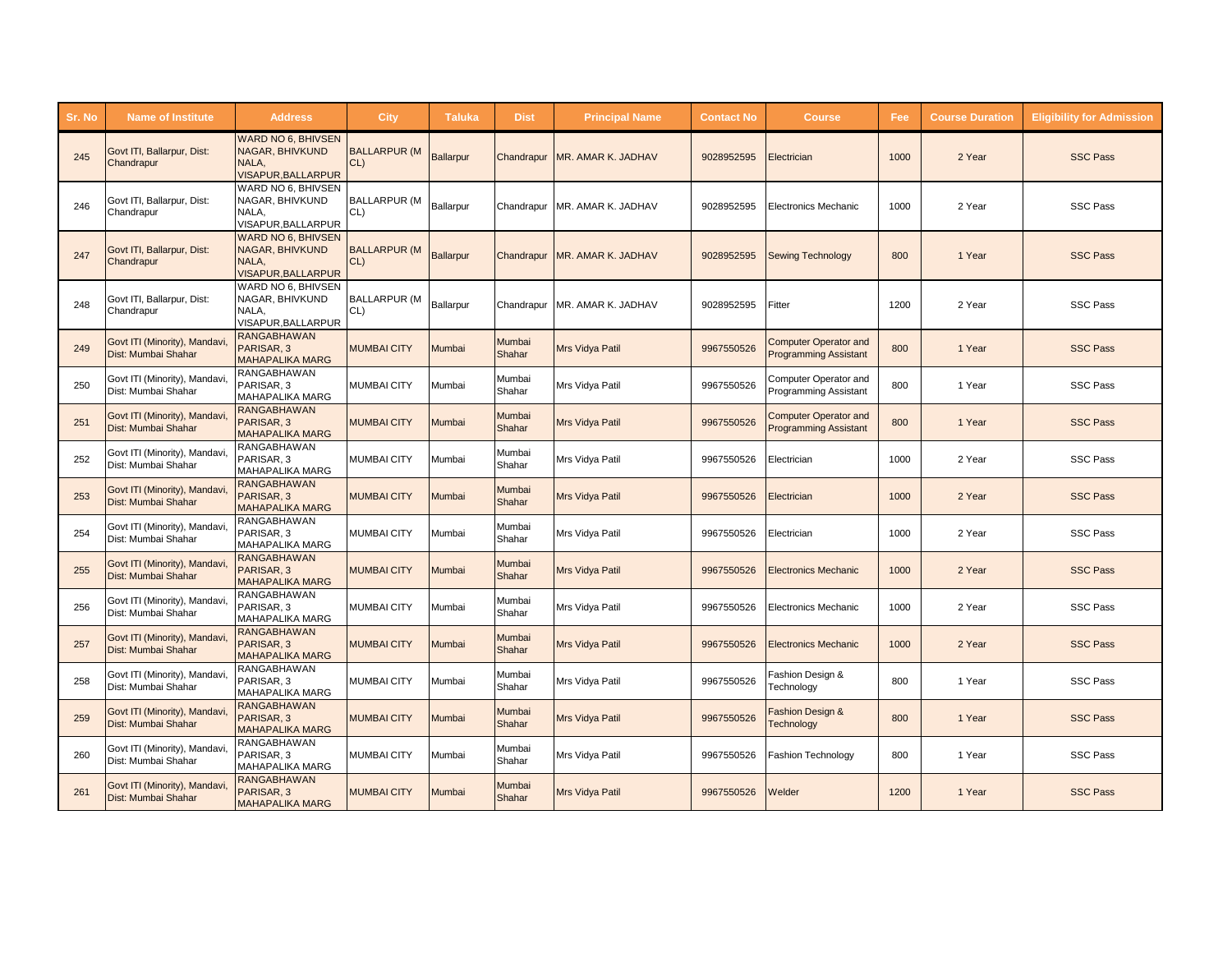| Sr. No | <b>Name of Institute</b>                                   | <b>Address</b>                                                                                                                                                     | <b>City</b>        | <b>Taluka</b> | <b>Dist</b>      | <b>Principal Name</b>                        | <b>Contact No</b> | <b>Course</b>                                                | Fee  | <b>Course Duration</b> | <b>Eligibility for Admission</b> |
|--------|------------------------------------------------------------|--------------------------------------------------------------------------------------------------------------------------------------------------------------------|--------------------|---------------|------------------|----------------------------------------------|-------------------|--------------------------------------------------------------|------|------------------------|----------------------------------|
| 262    | Govt ITI (Minority), Mandavi.<br>Dist: Mumbai Shahar       | <b>RANGABHAWAN</b><br>PARISAR, 3<br><b>MAHAPALIKA MARG</b>                                                                                                         | <b>MUMBAI CITY</b> | Mumbai        | Mumbai<br>Shahar | Mrs Vidya Patil                              | 9967550526        | Fitter                                                       | 1200 | 2 Year                 | <b>SSC Pass</b>                  |
| 263    | Govt ITI (Minority), Mandavi<br>Dist: Mumbai Shahar        | <b>RANGABHAWAN</b><br>PARISAR, 3<br><b>MAHAPALIKA MARG</b>                                                                                                         | <b>MUMBAI CITY</b> | Mumbai        | Mumbai<br>Shahar | <b>Mrs Vidya Patil</b>                       | 9967550526        | Fitter                                                       | 1200 | 2 Year                 | <b>SSC Pass</b>                  |
| 264    | Govt ITI (Minority), Mandavi,<br>Dist: Mumbai Shahar       | <b>RANGABHAWAN</b><br>PARISAR, 3<br><b>MAHAPALIKA MARG</b>                                                                                                         | <b>MUMBAI CITY</b> | Mumbai        | Mumbai<br>Shahar | Mrs Vidya Patil                              | 9967550526        | Fitter                                                       | 1200 | 2 Year                 | <b>SSC Pass</b>                  |
| 265    | Govt ITI (Minority), Mandavi<br>Dist: Mumbai Shahar        | <b>RANGABHAWAN</b><br>PARISAR, 3<br><b>MAHAPALIKA MARG</b>                                                                                                         | <b>MUMBAI CITY</b> | Mumbai        | Mumbai<br>Shahar | <b>Mrs Vidya Patil</b>                       | 9967550526        | Welder                                                       | 1200 | 1 Year                 | <b>SSC Pass</b>                  |
| 266    | Govt ITI (Minority), Mandavi.<br>Dist: Mumbai Shahar       | <b>RANGABHAWAN</b><br>PARISAR, 3<br><b>MAHAPALIKA MARG</b>                                                                                                         | <b>MUMBAI CITY</b> | Mumbai        | Mumbai<br>Shahar | Mrs Vidya Patil                              | 9967550526        | Welder                                                       | 1200 | 1 Year                 | <b>SSC Pass</b>                  |
| 267    | Govt ITI (Minority),<br>Chandivali, Dist: Mumbai<br>Shahar | <b>NEAR KHANDOBA</b><br><b>TEMPLE, MITHAGAR</b><br>ROAD MULUND (EAST) NOT AVAILABLE Mumbai<br><b>ITI MULUND CAMPUS</b><br><b>BALASAHEB</b><br><b>THAKURWADI</b>    |                    |               | Mumbai<br>Shahar | <b>MR. SHARAD BHASKAR</b><br><b>GOTPAGAR</b> | 8097350670        | <b>Computer Operator and</b><br><b>Programming Assistant</b> | 800  | 1 Year                 | <b>SSC Pass</b>                  |
| 268    | Govt ITI (Minority),<br>Chandivali, Dist: Mumbai<br>Shahar | <b>NEAR KHANDOBA</b><br>TEMPLE, MITHAGAR<br>ROAD MULUND (EAST) NOT AVAILABLE Mumbai<br><b>ITI MULUND CAMPUS</b><br><b>BALASAHEB</b><br><b>THAKURWADI</b>           |                    |               | Mumbai<br>Shahar | MR. SHARAD BHASKAR<br><b>GOTPAGAR</b>        | 8097350670        | Electrician                                                  | 1000 | 2 Year                 | <b>SSC Pass</b>                  |
| 269    | Govt ITI (Minority),<br>Chandivali, Dist: Mumbai<br>Shahar | <b>NEAR KHANDOBA</b><br><b>TEMPLE, MITHAGAR</b><br>ROAD MULUND (EAST) NOT AVAILABLE Mumbai<br><b>BALASAHEB</b><br><b>THAKURWADI</b>                                |                    |               | Mumbai<br>Shahar | <b>MR. SHARAD BHASKAR</b><br><b>GOTPAGAR</b> | 8097350670        | <b>Electronics Mechanic</b>                                  | 1000 | 2 Year                 | <b>SSC Pass</b>                  |
| 270    | Govt ITI (Minority),<br>Chandivali, Dist: Mumbai<br>Shahar | <b>NEAR KHANDOBA</b><br>TEMPLE, MITHAGAR<br> <br> ROAD MULUND (EAST)   NOT AVAILABLE   Mumbai<br><b>ITI MULUND CAMPUS</b><br><b>BALASAHEB</b><br><b>THAKURWADI</b> |                    |               | Mumbai<br>Shahar | <b>MR. SHARAD BHASKAR</b><br><b>GOTPAGAR</b> | 8097350670        | <b>Mechanic Diesel</b>                                       | 1000 | 1 Year                 | <b>SSC Pass</b>                  |
| 271    | Govt ITI (Minority),<br>Chandivali, Dist: Mumbai<br>Shahar | <b>NEAR KHANDOBA</b><br><b>TEMPLE, MITHAGAR</b><br>ROAD MULUND (EAST) NOT AVAILABLE Mumbai<br><b>ITI MULUND CAMPUS</b><br><b>BALASAHEB</b><br><b>THAKURWADI</b>    |                    |               | Mumbai<br>Shahar | <b>MR. SHARAD BHASKAR</b><br><b>GOTPAGAR</b> | 8097350670        | <b>Mechanic Motor Vehicle</b>                                | 1000 | 2 Year                 | <b>SSC Pass</b>                  |
| 272    | Govt ITI (Minority).<br>Chandivali, Dist: Mumbai<br>Shahar | <b>NEAR KHANDOBA</b><br>TEMPLE, MITHAGAR<br>ROAD MULUND (EAST) NOT AVAILABLE Mumbai<br><b>ITI MULUND CAMPUS</b><br><b>BALASAHEB</b><br><b>THAKURWADI</b>           |                    |               | Mumbai<br>Shahar | MR. SHARAD BHASKAR<br><b>GOTPAGAR</b>        | 8097350670        | Mechanic Refrigeration &<br>Air Conditioner                  | 1000 | 2 Year                 | <b>SSC Pass</b>                  |